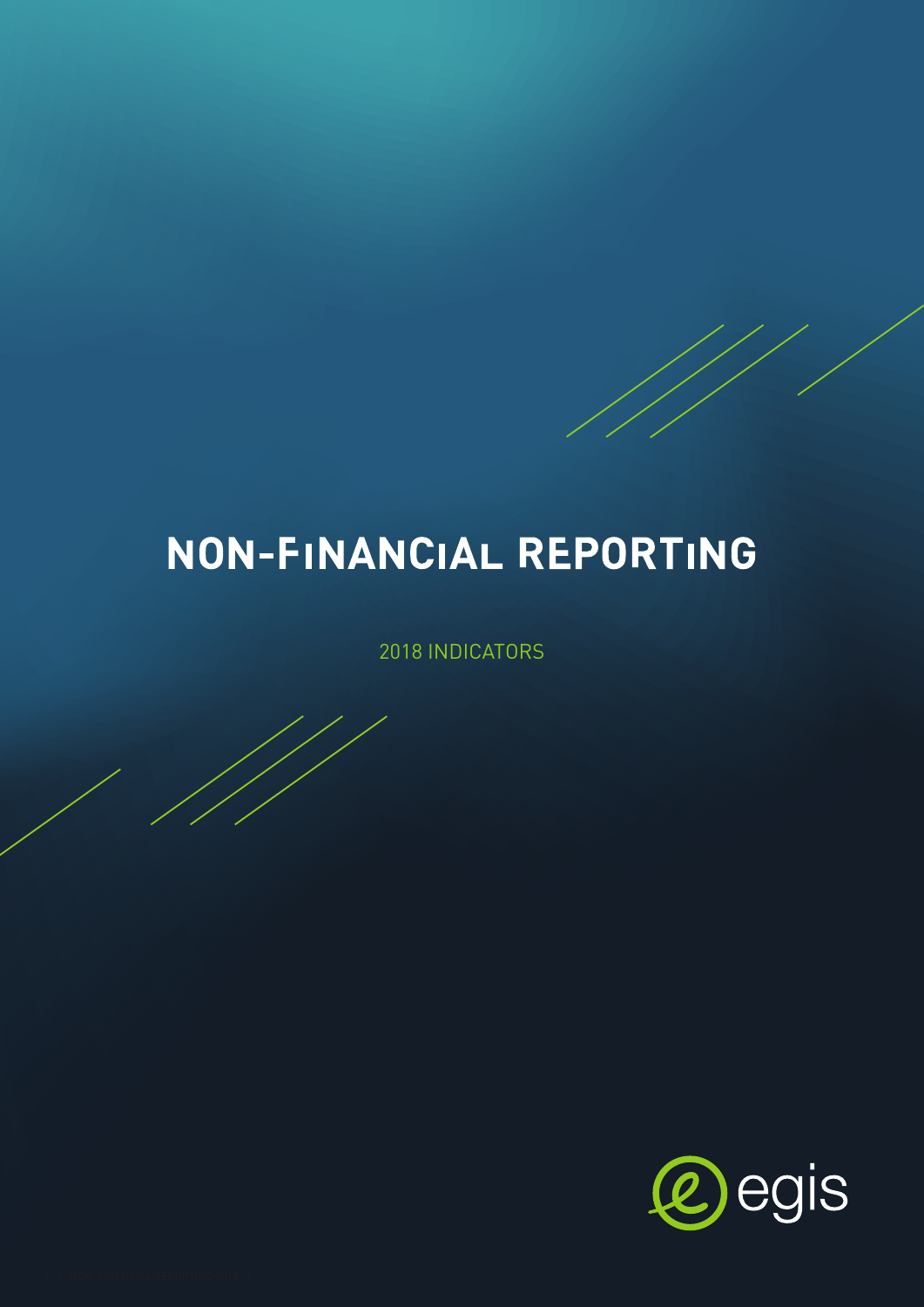# **NON-FINANCIAL REPORTING** 2018 INDICATORS

# Contents

- Governance indicators
- Employment indicators
- Societal indicators
- Environmental indicators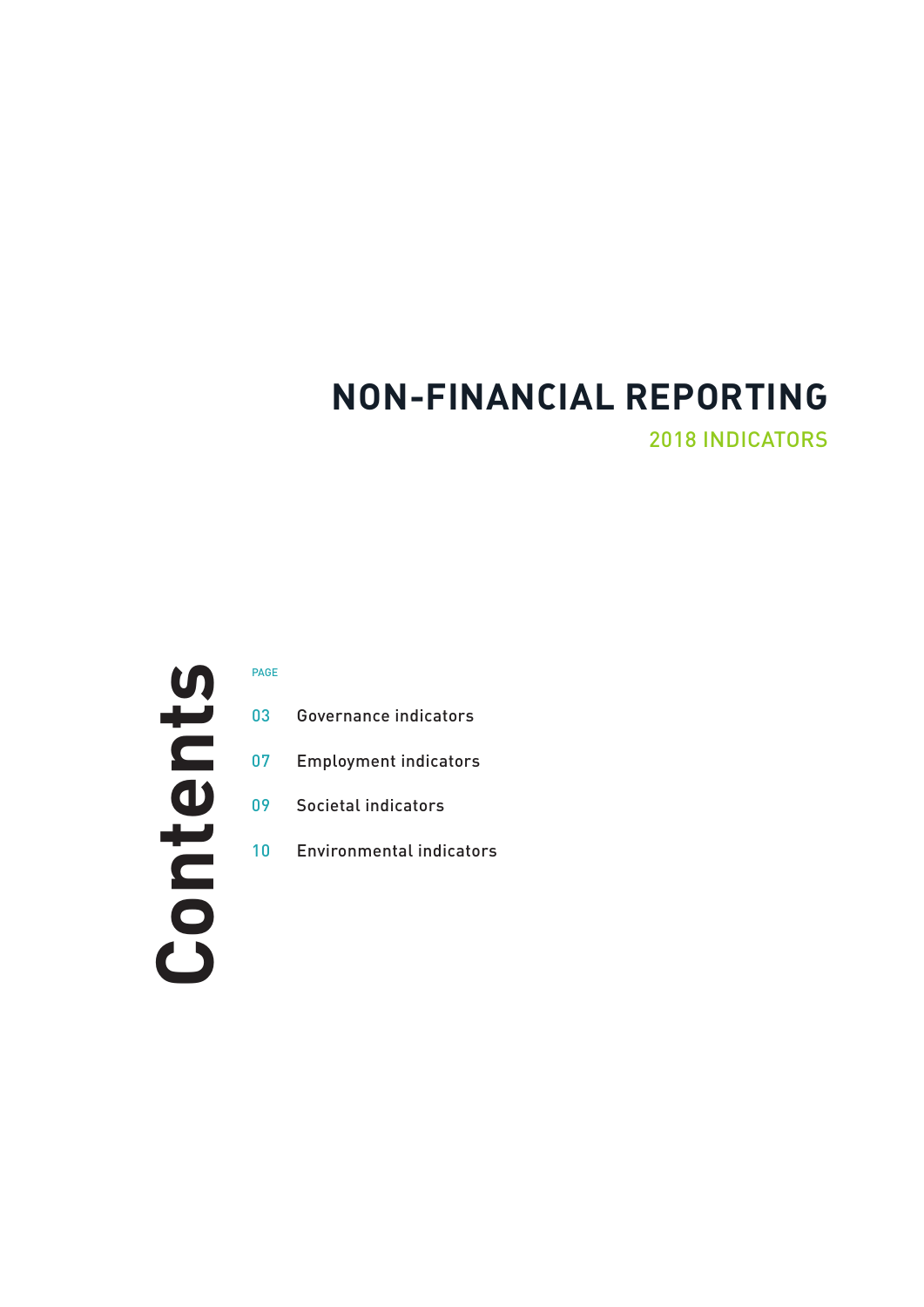

| <b>THEME</b>                                                                                         | <b>DESCRIPTION</b>                                                                                    | <b>2018 RESULTS</b>                                                                                                                                                                                                                                                                                                                                                                                                                                                                                                                                                                                                                                                                                                                                                                                                                                                                                                                                                                                                                                                                                                                                                                                                                                                                                                                       | <b>UNITS</b>       |
|------------------------------------------------------------------------------------------------------|-------------------------------------------------------------------------------------------------------|-------------------------------------------------------------------------------------------------------------------------------------------------------------------------------------------------------------------------------------------------------------------------------------------------------------------------------------------------------------------------------------------------------------------------------------------------------------------------------------------------------------------------------------------------------------------------------------------------------------------------------------------------------------------------------------------------------------------------------------------------------------------------------------------------------------------------------------------------------------------------------------------------------------------------------------------------------------------------------------------------------------------------------------------------------------------------------------------------------------------------------------------------------------------------------------------------------------------------------------------------------------------------------------------------------------------------------------------|--------------------|
| Governance -<br>Sustainable<br>Development<br>(SD)<br>Corporate<br>Social<br>Responsability<br>(CSR) | <b>SD/CSR objectives</b><br>and strategic issues                                                      | The «Imagine» project is the strategic project of the Egis group. It has been guiding our<br>development since 2016. In 2018, we launched our new SD/CSR objectives. They revolve around<br>three commitments developed through collaborative work with the Egis Group's Sustainable<br>Development network and established in connection with the SDGs (Sustainable Development<br>Goals set up by the UN). The commitments have been approved by the Group's Executive<br>Committee (COMEX):<br>• Taking action for our future regions,<br>• Taking action for ethical, profitable and sustainable growth,<br>• Taking action for employee well-being.<br>The first commitment focuses on the Egis solutions delivered to our customers to tackle the<br>issues of climate change and support for regions in transition, as well as the environmental<br>footprint of our in-house operations. A proposed action plan «Egis: carbon neutral in 2050» was<br>launched at the end of 2018.<br>The second commitment focuses on societal issues, such as business ethics, partnerships with<br>our economic network, customer satisfaction and innovation.<br>The third is dedicated to our employees and life in the company. This includes policies and<br>actions for employee development, career mobility and quality of life at work | Qualitative        |
| Governance -<br>Innovation                                                                           | <b>Amount of R&amp;D</b><br>investment eligible<br>for the French<br><b>Research Tax Credit</b>       | 27                                                                                                                                                                                                                                                                                                                                                                                                                                                                                                                                                                                                                                                                                                                                                                                                                                                                                                                                                                                                                                                                                                                                                                                                                                                                                                                                        | $\epsilon$ million |
| Governance -<br><b>Risk</b>                                                                          | Integration of<br>environmental,<br>social and<br>governance risks<br>into our global risk<br>mapping | The Group has a global risk management system, managed by the Audit, Risk and Performance<br>Department, which is based in particular on a network of risk correspondents within each Group<br>Business Unit (BU). In 2018, 22 major risks were managed at Group level. They were monitored<br>during the various process reviews and the annual Management review (in line with the $QSE1$<br>Performance approach). These risks include, in connection with ESG <sup>2</sup> criteria: employee safety<br>(especially when travelling abroad), business ethics and the impact of the working environment<br>on our employees.                                                                                                                                                                                                                                                                                                                                                                                                                                                                                                                                                                                                                                                                                                           | Qualitative        |
| Governance of<br><b>SD/CSR Policy</b>                                                                | <b>Certification</b><br>procedures                                                                    | Since 2015, we have standardised our initiatives/joint certification system for the majority of<br>French companies, with regard to quality, safety and the environment: the triple certification<br>was awarded to the Group in October 2015 and has since been extended.<br>We renewed our triple certification in October 2018.                                                                                                                                                                                                                                                                                                                                                                                                                                                                                                                                                                                                                                                                                                                                                                                                                                                                                                                                                                                                        | Qualitative        |
| Governance of<br><b>SD/CSR Policy</b>                                                                | <b>Environment/Area</b><br>of activity covered by<br>ISO 14001                                        | 40<br>N.B. All values published up to 2017 are for France. The scope of the indicators is now global.                                                                                                                                                                                                                                                                                                                                                                                                                                                                                                                                                                                                                                                                                                                                                                                                                                                                                                                                                                                                                                                                                                                                                                                                                                     | $\frac{0}{0}$      |
| Governance of<br><b>SD/CSR Policy</b>                                                                | Performance/Area<br>of activity covered by<br><b>ISO 9001</b>                                         | 98<br>N.B. All values published up to 2017 are for France. The scope of the indicators is now global.                                                                                                                                                                                                                                                                                                                                                                                                                                                                                                                                                                                                                                                                                                                                                                                                                                                                                                                                                                                                                                                                                                                                                                                                                                     | $\%$               |
| Governance of<br><b>SD/CSR Policy</b>                                                                | <b>Health/Share of</b><br>activity covered by<br>the OHSAS standard                                   | 53<br>N.B. All values published up to 2017 are for France. The scope of the indicators is now global.                                                                                                                                                                                                                                                                                                                                                                                                                                                                                                                                                                                                                                                                                                                                                                                                                                                                                                                                                                                                                                                                                                                                                                                                                                     | $\frac{0}{0}$      |

1. Quality - Safety - Environment — 2. Environmental, Social and Corporate Governance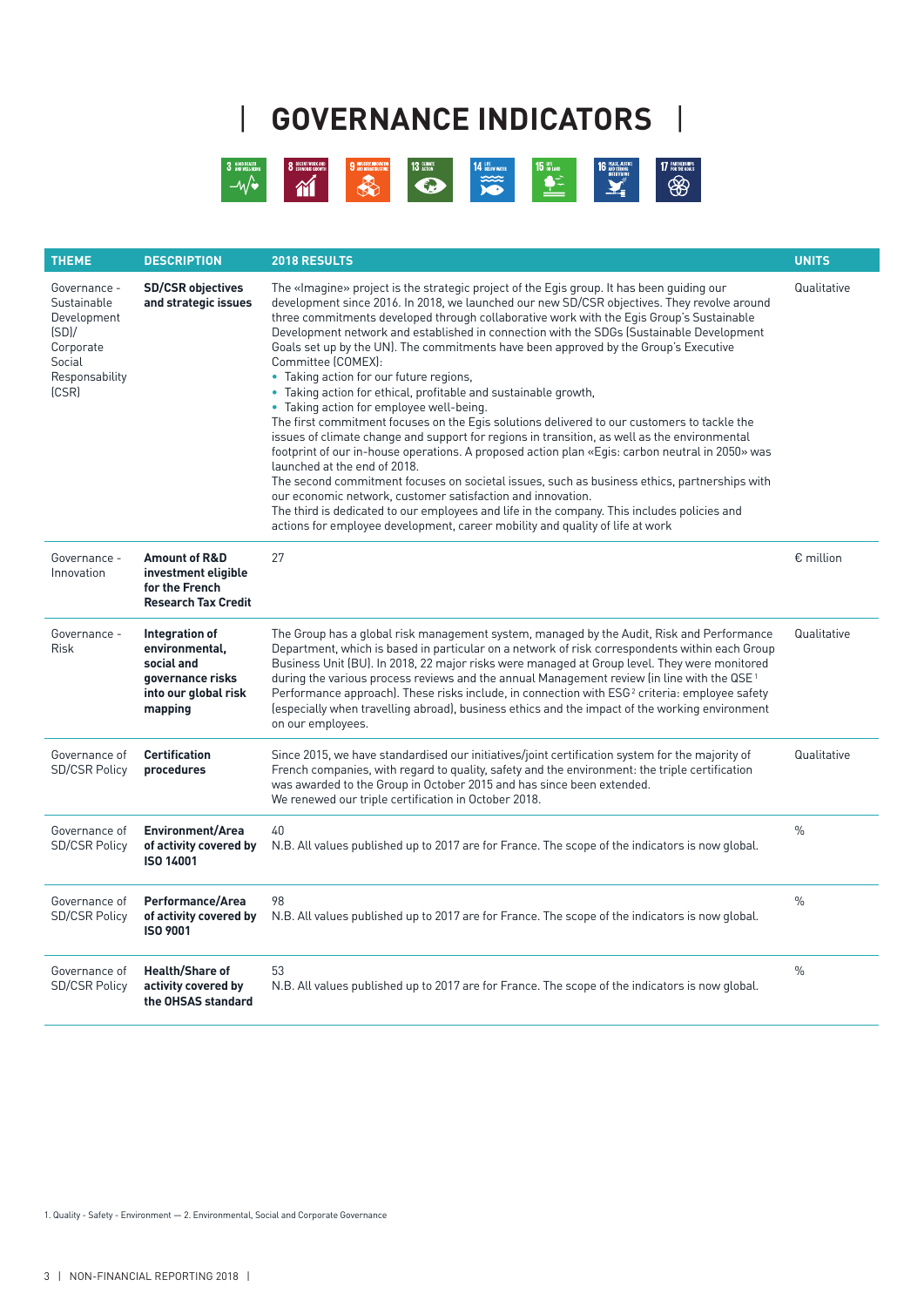| <b>THEME</b>                       | <b>DESCRIPTION</b>                                                                                      | <b>2018 RESULTS</b>                                                                                                                                                                                                                                                                                                                                                                                                                                                                                                                                                                                                                                                                                                                                                                                                                                                                                                                                                                                                                                                                                                                                                                                                                                                                                                                                                                                                                                                                                                                                              | <b>UNITS</b>         |
|------------------------------------|---------------------------------------------------------------------------------------------------------|------------------------------------------------------------------------------------------------------------------------------------------------------------------------------------------------------------------------------------------------------------------------------------------------------------------------------------------------------------------------------------------------------------------------------------------------------------------------------------------------------------------------------------------------------------------------------------------------------------------------------------------------------------------------------------------------------------------------------------------------------------------------------------------------------------------------------------------------------------------------------------------------------------------------------------------------------------------------------------------------------------------------------------------------------------------------------------------------------------------------------------------------------------------------------------------------------------------------------------------------------------------------------------------------------------------------------------------------------------------------------------------------------------------------------------------------------------------------------------------------------------------------------------------------------------------|----------------------|
| Partnerships<br>and<br>commitments | <b>Memberships and</b><br><b>Affiliations</b>                                                           | <b>Main affiliations:</b><br>• Egis is represented in several offices and commissions of Syntec Ingénierie (including the<br>CSR commission) and also chairs the Innovation Commission,<br>• Membership of the CLUB de Paris des Directeurs de l'Innovation (Paris CLUB of Innovation<br>Directors).<br>Examples of involvement in organisations related to Egis's business lines:<br>• Founding member of the French Association for Low Carbon Buildings (Association Bâtiment<br>Bas Carbone),<br>• IDDRIM (French Institute for Roads, Streets and Mobility Infrastructures),<br>• Chair of Médiaconstruct's Scientific and Technical Committee (digital model)<br>• IBTTA (International Bridges, Tunnels, Turnpikes Association - France GBT (Green Building<br>Council) - Institute of Risk Management,<br>• Elioth (Egis subsidiary) is vice-chair of the ADI-Vbois commission for the development of<br>timber buildings,<br>• Member of the French National Research and Technology Agency,<br>· Saint Quentin en Yvelines Club Climat Energie (board member).<br><b>Organisations related to SD:</b><br>• C3D Association of Sustainable Development Managers - a french association,<br>• Décider Ensemble (Decide Together - Board Member),<br>• SD Club France,<br>• Construction 21.<br>• CEEBIOS (European centre of excellence in biomimetics in Senlisse),<br>• Nature Programme 2050,<br>• Business clusters (Advancity, Aerospace Valley, Lyon Urban Truck and Buses, I-Trans).<br><b>Foundation</b> : Palladio Foundation (founding member) | Qualitative          |
| Partnerships<br>and<br>commitments | <b>External</b><br>commitments<br>relating to SD/CSR                                                    | Main commitments and partnerships:<br>• Membership of the Global Compact (since 2011),<br>• Signed the Vivapolis Charter (2014),<br>• Signed the Guiding Principles for constructive stakeholder dialogue (January 2015),<br>• Signed the Commitment Charter for consulting firms in the field of environmental<br>assessment (June 2015),<br>• Membership of the 2050 Nature Club,<br>• Signed 11 commitments to improve support for employees affected by cancer (charter<br>drafted by the Business Club led by the National Cancer Institute, the French Association of<br>HR Managers and the French agency for the improvement of working conditions),<br>• Signed the Shift Project manifesto (the Shift Project is a think tank striving for an economy<br>free of the carbon constraint).<br>• Publication of a charter «The Egis Human Resources Management Code», also applicable to<br>our partners,<br>• Egis made new environmental commitments,<br>• Egis launched a proposed action plan «Egis: carbon neutral in 2050».                                                                                                                                                                                                                                                                                                                                                                                                                                                                                                                         |                      |
| Sustainable<br>Procurement         | <b>CSR</b> issues are<br>now taken into<br>account in relations<br>with suppliers and<br>subcontractors | Egis has included CSR clauses in some of its contracts, particularly for purchases related to<br>the operation of its buildings and in the context of intellectual services. Specific systems are<br>in place for its main purchases (e.g. the «code of ethics for partners» and KYC evaluations for<br>intellectual services), but there is no centralisation of these different supplier relationships.                                                                                                                                                                                                                                                                                                                                                                                                                                                                                                                                                                                                                                                                                                                                                                                                                                                                                                                                                                                                                                                                                                                                                        | Qualitative          |
| Sustainable<br>Procurement         | <b>Volume of purchases</b><br>from companies<br>in protected and<br>adapted work<br>sectors             | 206,000<br>N.B. Indicator for France, no equivalent in other countries                                                                                                                                                                                                                                                                                                                                                                                                                                                                                                                                                                                                                                                                                                                                                                                                                                                                                                                                                                                                                                                                                                                                                                                                                                                                                                                                                                                                                                                                                           | $\epsilon$ excl. tax |
| Sustainable<br>Procurement         | <b>Sustainable</b><br>procurement policy                                                                | We don't have a formal sustainable procurement policy; instead we have policies that focus<br>on eco-responsibility in our «travel policy» and the «vehicle rental policy», as well as on the<br>maintenance of gardens and buildings.<br>Continuation of the purchasing policy with ESAT (Establishment and Assistance Services<br>through Work).<br>Any computer equipment under lease is returned to the rental organisation, which commits to<br>recycling it when it is at the end of its life, in compliance with the standards in force.                                                                                                                                                                                                                                                                                                                                                                                                                                                                                                                                                                                                                                                                                                                                                                                                                                                                                                                                                                                                                  | Qualitative          |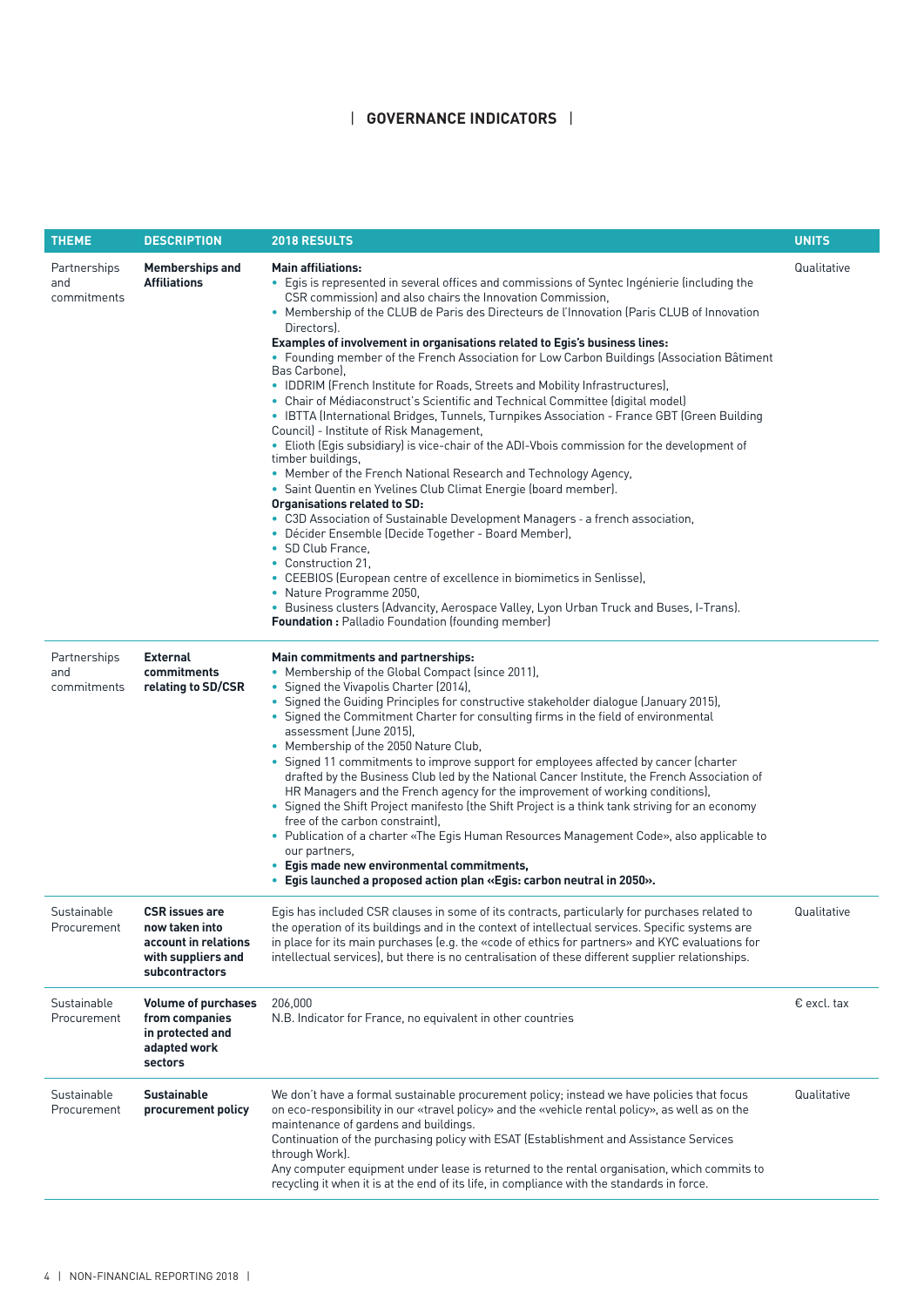| <b>THEME</b>                                   | <b>DESCRIPTION</b>                                                                                           | <b>2018 RESULTS</b>                                                                                                                                                                                                                                                                                                                                                                                                                                                                                                                                                                                                                                                                                                                                                                                                                                                                                                                                                                        | <b>UNITS</b>  |
|------------------------------------------------|--------------------------------------------------------------------------------------------------------------|--------------------------------------------------------------------------------------------------------------------------------------------------------------------------------------------------------------------------------------------------------------------------------------------------------------------------------------------------------------------------------------------------------------------------------------------------------------------------------------------------------------------------------------------------------------------------------------------------------------------------------------------------------------------------------------------------------------------------------------------------------------------------------------------------------------------------------------------------------------------------------------------------------------------------------------------------------------------------------------------|---------------|
| Risk<br>prevention<br>and crisis<br>management | Legal action for<br>anti-competitive<br>behaviour                                                            | No legal action or litigation identified.                                                                                                                                                                                                                                                                                                                                                                                                                                                                                                                                                                                                                                                                                                                                                                                                                                                                                                                                                  | Number        |
| Fair<br>practices and<br>transparency          | <b>Business Ethics and</b><br><b>Compliance Policies</b>                                                     | Egis is a group built on the values of ethics, transparency, quality, respect and integrity. Above<br>and beyond complying with the laws and regulations in force in the countries where Egis<br>operates, the Group has established codes of conduct that apply to everyone involved, based on<br>three main documents updated in 2018:<br>• A Code of Ethics.<br>• A Code of Integrity,<br>• A Business Partners' Code of Integrity.<br>In addition, an action plan relating to risk management was reviewed in the first quarter of 2018.<br>It is organised until December 2019 and includes consideration of the French «Sapin 2» law and<br>the Duty of Vigilance law. Egis has put in place an alert system that applies to the entire Group<br>on the subjects covered by these two laws.                                                                                                                                                                                          | Qualitative   |
| Fair<br>practices and<br>transparency          | <b>Share of employees</b><br>trained in anti-<br>corruption and<br>money laundering                          | The Ethics and Compliance department is responsible for deploying a system aimed at<br>reinforcing ethical behaviour in line with the Group's values, and making sure practices comply<br>with national and international regulatory frameworks on integrity. The main achievements in<br>2018 were:<br>• Deployment of an internal whistleblowing system in accordance with the requirements of the<br>French Sapin 2 and Duty of Vigilance laws,<br>• Integration of a disciplinary procedure into the Internal Regulations in the event of ethical<br>breaches.<br>• Revision of the Code of Ethics,<br>• Continuation of tutor-led ethics training (France, India and Mexico in 2018),<br>• Additional e-learning courses related to business ethics,<br>• Regular meetings of the three organising bodies for Ethics (the Ethics committee, the ethics<br>policy steering committee; the network of Ethics Correspondents),<br>• Establishment of the «Whistleblowing» procedure.     | Qualitative   |
| Fair<br>practices and<br>transparency          | <b>Share of employees</b><br>trained in anti-<br>corruption and<br>money laundering                          | 72<br>For face-to-face training, a list of employees directly exposed to risk (commercial and<br>operational staff) and who need to go on the training was established at the end of 2012 and is<br>updated regularly.<br>At the end of 2018, this list is 842 people.<br>At the end of 2018, 609 people were trained on tutor-led training courses, representing 72%<br>of the current target. For e-learning, additional campaigns in France and abroad in 2018<br>allowed an additional 431 employees to take the course, bringing the training rate to 67% (5048<br>participants).<br>The e-learning course is now included in the mandatory training for newcomers from<br>01/01/2019                                                                                                                                                                                                                                                                                                 | $\frac{0}{0}$ |
| Fair<br>practices and<br>transparency          | Anti-corruption,<br>fraud, money<br>laundering and<br>funding terrorism<br>Incident<br>management<br>systems | In the event of corruption, Eqis has set up an «incident» procedure in its management system<br>which is used to list all the significant incidents experienced by the Group's subsidiaries, to draw<br>lessons from them and to determine any action plans that may prove necessary (preventive and<br>corrective).<br>In practical terms, this procedure aims to:<br>• Give Egis the tools it needs for «day-to-day» management of its operational risks in<br>addition to work on assessment,<br>• Collect and maintain data to quantify operational risks, and to gather the necessary<br>resources,<br>• Support business line managers and operational staff in the management of incidents,<br>• Characterise incidents by evaluating the financial impacts in particular,<br>• Generate analyses and summary reports at any time for General Management and Caisse<br>des Dépôts (CDC is our majority shareholder),<br>• Prevent their occurrence and/or contain the consequences. | Qualitative   |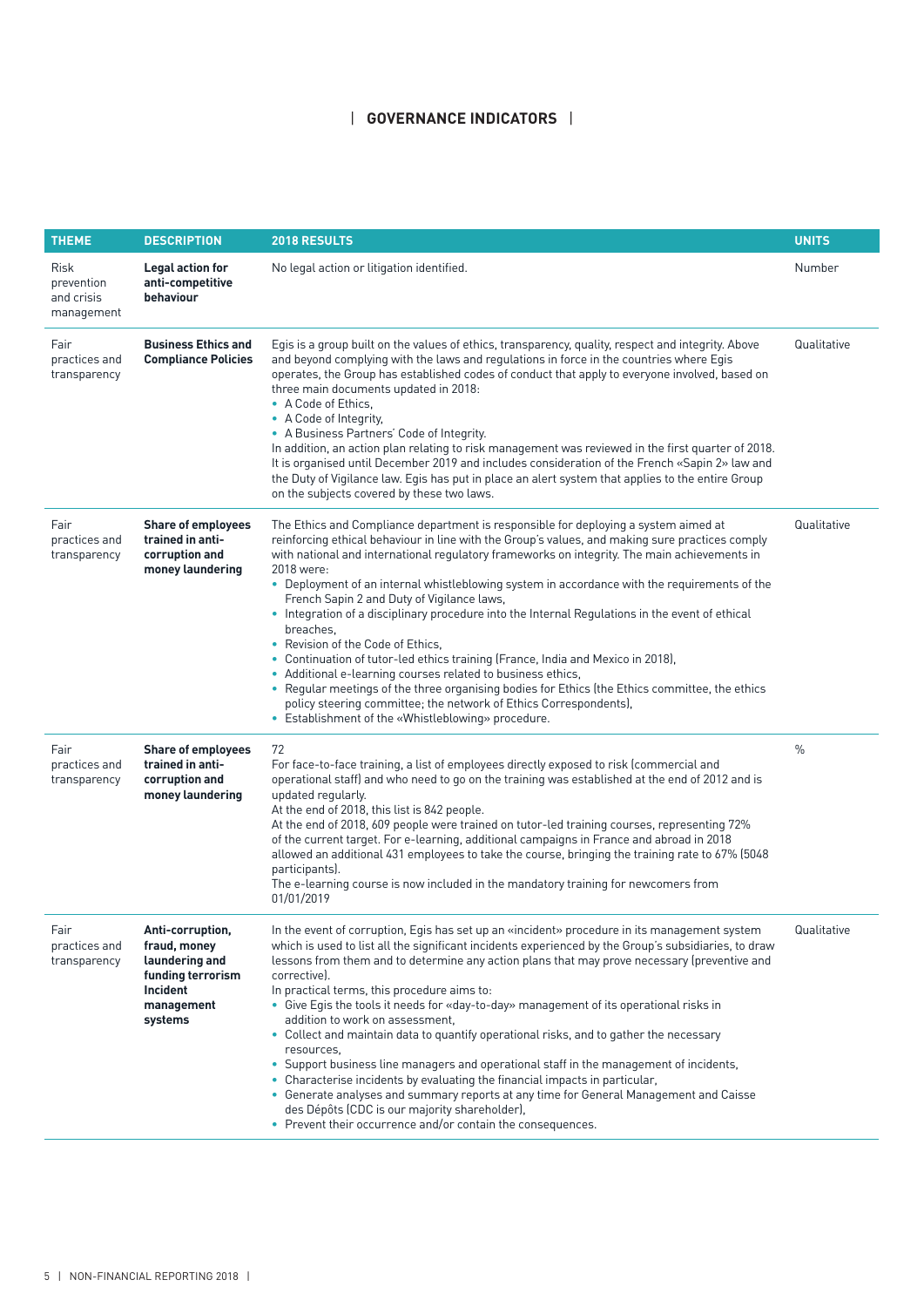| <b>THEME</b>                          | <b>DESCRIPTION</b>                                                                                                                                            | 2018 RESULTS                                                                                                                                                                                                                                                                                                                                                                                                                                                                                                                                                                                                                                                                                     | <b>UNITS</b>                           |
|---------------------------------------|---------------------------------------------------------------------------------------------------------------------------------------------------------------|--------------------------------------------------------------------------------------------------------------------------------------------------------------------------------------------------------------------------------------------------------------------------------------------------------------------------------------------------------------------------------------------------------------------------------------------------------------------------------------------------------------------------------------------------------------------------------------------------------------------------------------------------------------------------------------------------|----------------------------------------|
| Fair<br>practices and<br>transparency | <b>Information</b><br>for employees<br>on policies and<br>procedures related<br>to anti-corruption<br>and money<br>laundering and the<br>funding of terrorism | All employees have access to:<br>• The procedures, available in the Egis Book, our management frame of reference,<br>• The «Ethics and Compliance» themed area on My Egis, our collaborative portal,<br>• The internal whistleblowing system accessible from My Eqis and via a specific internet link,<br>• What's more, any publication of new aspects of our Ethics and Compliance approach<br>is accompanied by internal communication, via an email or a video from the CEO to all<br>employees (e.g. review of the Code of Ethics and deployment of the whistleblowing system),<br>via our social media pages, and for some a paper handout (e.g. publication of the code of<br>integrity). | Qualitative                            |
| Fair<br>practices and<br>transparency | Information for<br>business partners<br>on anti-corruption<br>and anti-money<br>laundering policies<br>and procedures                                         | For several years now, our contracts with our partners have systematically included an ethics<br>clause. Since the beginning of 2016, the «Partners' Code of Integrity» informs our partners<br>of the ethical principles that Egis asks them to follow in the context of joint projects. This<br>commitment from the partner is formalised through the signing of an Ethical Commitment in<br>the Tender phase and the Ethics clause in the contract completion phase.                                                                                                                                                                                                                          | Qualitative                            |
| Fair<br>practices and<br>transparency | Professional<br>whistleblowing and<br>confidentiality                                                                                                         | Implementation of the internal whistleblowing system at Group level in October 2018. The<br>purpose of this system is to be able to report any conduct or situations that are contrary to the<br>established common rules. It aims to make it easier and more secure for people to report a<br>breach, ensures the confidentiality of information and the protection of personal data. Some<br>general information and a video were sent to all Group employees at the launch of this new tool.                                                                                                                                                                                                  | Qualitative                            |
| Fair<br>practices and<br>transparency | Whistleblowing                                                                                                                                                | 3                                                                                                                                                                                                                                                                                                                                                                                                                                                                                                                                                                                                                                                                                                | quantitative /<br>number of<br>reports |
| Equality                              | <b>Proportion of women</b><br>in governing bodies                                                                                                             | Board of Directors: 5 women out of 11 members<br>General Management Committee: 4 women out of 8 members<br>Executive Committee: 5 women out of 17 members                                                                                                                                                                                                                                                                                                                                                                                                                                                                                                                                        | proportion<br>x/y                      |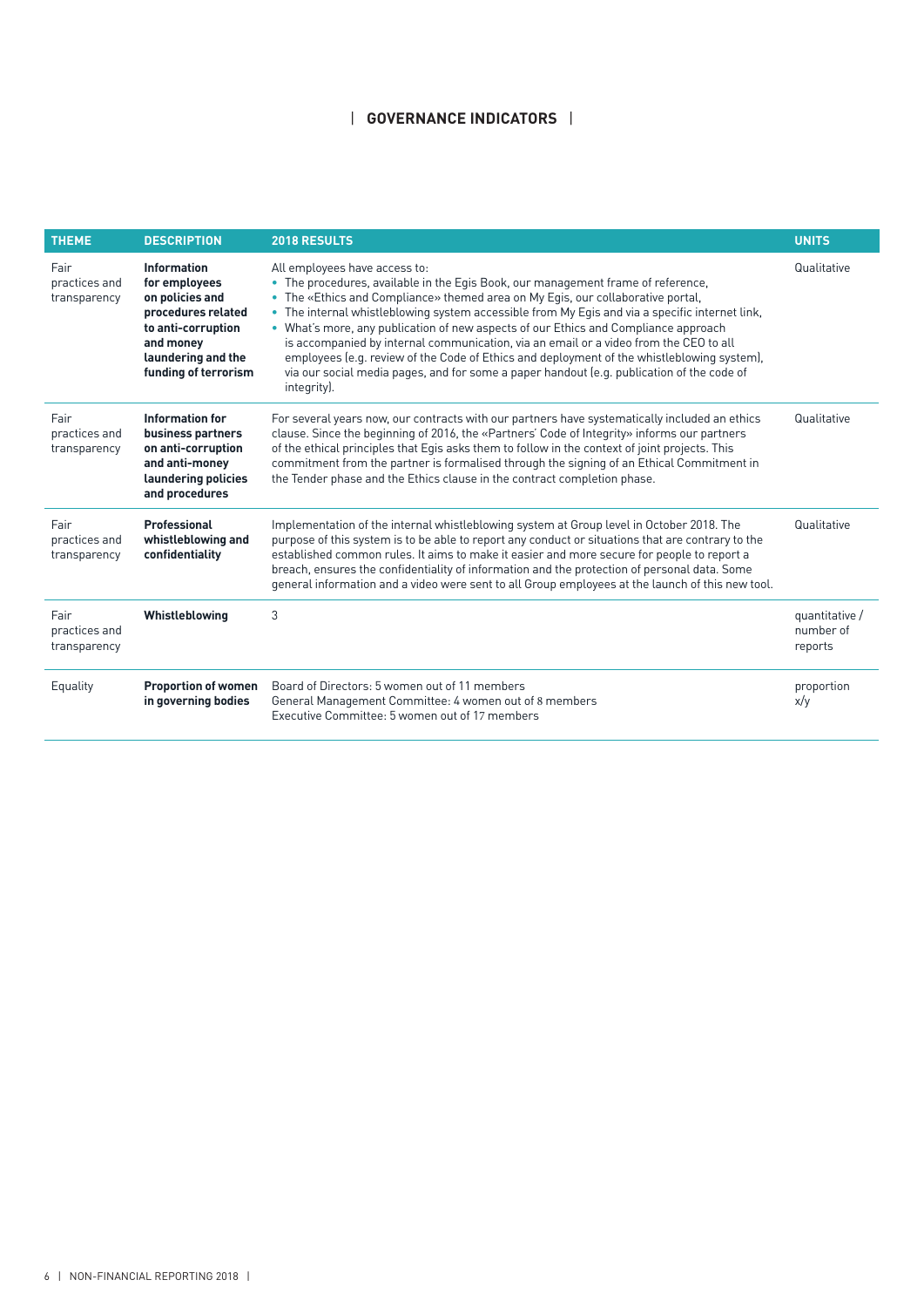# | **SOCIAL INDICATORS** |



| <b>THEME</b>                            | <b>DESCRIPTION</b>                              | 2018 RESULTS                                                                                                                                                                                                                                                                                                                                                                                                                                                                                                                                                                                                                                                                                                                                                                                                                                                                                                                                                                                                                                                                                                                                                                                                                                 | <b>UNITS</b>         |
|-----------------------------------------|-------------------------------------------------|----------------------------------------------------------------------------------------------------------------------------------------------------------------------------------------------------------------------------------------------------------------------------------------------------------------------------------------------------------------------------------------------------------------------------------------------------------------------------------------------------------------------------------------------------------------------------------------------------------------------------------------------------------------------------------------------------------------------------------------------------------------------------------------------------------------------------------------------------------------------------------------------------------------------------------------------------------------------------------------------------------------------------------------------------------------------------------------------------------------------------------------------------------------------------------------------------------------------------------------------|----------------------|
| Employment                              | <b>Employment and</b><br>Recruitment            | Egis employs more than 14,000 people worldwide, including more than 10,000 internationally.<br>Subsidiaries located abroad generally have a small number of expatriates (decreasing in 2018<br>with 160 French expats) and mostly employ people on local contracts who we then integrate and<br>train in our activities. In France, the Group brought together 3935 employees in 2018, 96% of<br>whom are on permanent contracts. Women represent 47% of new hires vs. 40% in 2017.<br>The average length of time for employees working in the company has been fairly stable over<br>the past three years, reaching 11.1 years in 2018 in France and 4 years in Brazil. The turnover<br>rate is 13.9%, a slight increase.                                                                                                                                                                                                                                                                                                                                                                                                                                                                                                                   | qualitative<br>and % |
| Employment<br>Policy                    | Policy for an<br>intergenerational<br>workforce | In 2018, Egis's proactive policy for an intergenerational workforce (based on the Group's 2017<br>«Generation Contract» agreement) continues to result in the recruitment of a significant<br>number of junior profiles (52% of the people recruited in France in 2018 were under 30 years<br>old). The use of people on work-based learning schemes also continues to flourish, with an<br>average of 71 trainees over the year (the same as 2017). With regard to mentoring, we continued<br>the actions taken in recent years (for our junior project managers in particular) with about 60<br>mentors accompanying the training courses. The average age of employees is 42.3 years for<br>France (down slightly since 2016) and 38 years old in Brazil (stable).                                                                                                                                                                                                                                                                                                                                                                                                                                                                        | Qualitative          |
| Diversity<br>and equal<br>opportunities | Anti-discrimination<br>policy                   | The main actions in this field focus on gender equality, age, and disability. In 2016, Egis<br>negotiated three new group agreements relating to these themes:<br>• Agreement on the inclusion of workers with disabilities,<br>• Agreement on gender equality,<br>• Agreement on the generation contract.<br>With regard to diversity, and as a result of Egis's international exposure, 100 nationalities are<br>represented and multicultural profiles are desired. Recruitment teams should be educated on<br>this theme.                                                                                                                                                                                                                                                                                                                                                                                                                                                                                                                                                                                                                                                                                                                | Qualitative          |
| Diversity<br>and equal<br>opportunities | Anti-discrimination<br>measures                 | Publication and distribution of a Global Human Resources (HR) Management Code to<br>Business Units (BUs)' HR departments. The Code describes the main principles to be applied<br>wherever the Group operates, in particular regarding the Group's main HR challenges: social<br>responsibility, the health and safety of Egis teams, managerial practices, diversity, career paths<br>and talent management.                                                                                                                                                                                                                                                                                                                                                                                                                                                                                                                                                                                                                                                                                                                                                                                                                                | Qualitative          |
| Diversity<br>and equal<br>opportunities | Wage gap between<br>women and men               | 3,46% with equal classification or equivalent function                                                                                                                                                                                                                                                                                                                                                                                                                                                                                                                                                                                                                                                                                                                                                                                                                                                                                                                                                                                                                                                                                                                                                                                       | $\%$                 |
| Employability<br>and training           | <b>Training Policy</b>                          | Egis is committed to helping its employees develop and flourish in a dynamic work<br>environment, offering career development opportunities in an international context, promoting<br>mobility as well as diversity. Training is an essential aspect of our HR policy, for maintaining<br>our level of expertise, as well as ensuring the employability of staff and improving their overall<br>performance. In 2017 and 2018, one of the flagship training actions was about setting up a<br>programme dedicated to management: «Imagine Manager Demain» (Imagine Tomorrow's<br>Manager). This Group-wide initiative aims to engage our managers in a shared reference<br>framework for the management of women and men. Our managerial commitments support the<br>Group's ambition, and its vision of working relationships with employees.<br>In 2018, 59% of employees in France went on at least one training course and 40% in Brazil.<br>The development of our e-learning platform continues (in France and abroad) on topics such<br>as «induction», business ethics, BIM <sup>1</sup> , and management. More than 20,000 connections to this<br>platform were recorded in 2018 on more than 50 active courses (France and abroad). | Qualitative $+$ %    |
| Employability<br>and training           | <b>Career support</b><br>policy                 | • Management system using annual targets,<br>• Career appraisals by each BU,<br>• People reviews performed by each BU,<br>• A group-wide talent management process (annual people reviews & succession plan) for<br>specific groups: leaders, directors of major Group projects, high-potential women.                                                                                                                                                                                                                                                                                                                                                                                                                                                                                                                                                                                                                                                                                                                                                                                                                                                                                                                                       | Qualitative          |

1. Building Information Modeling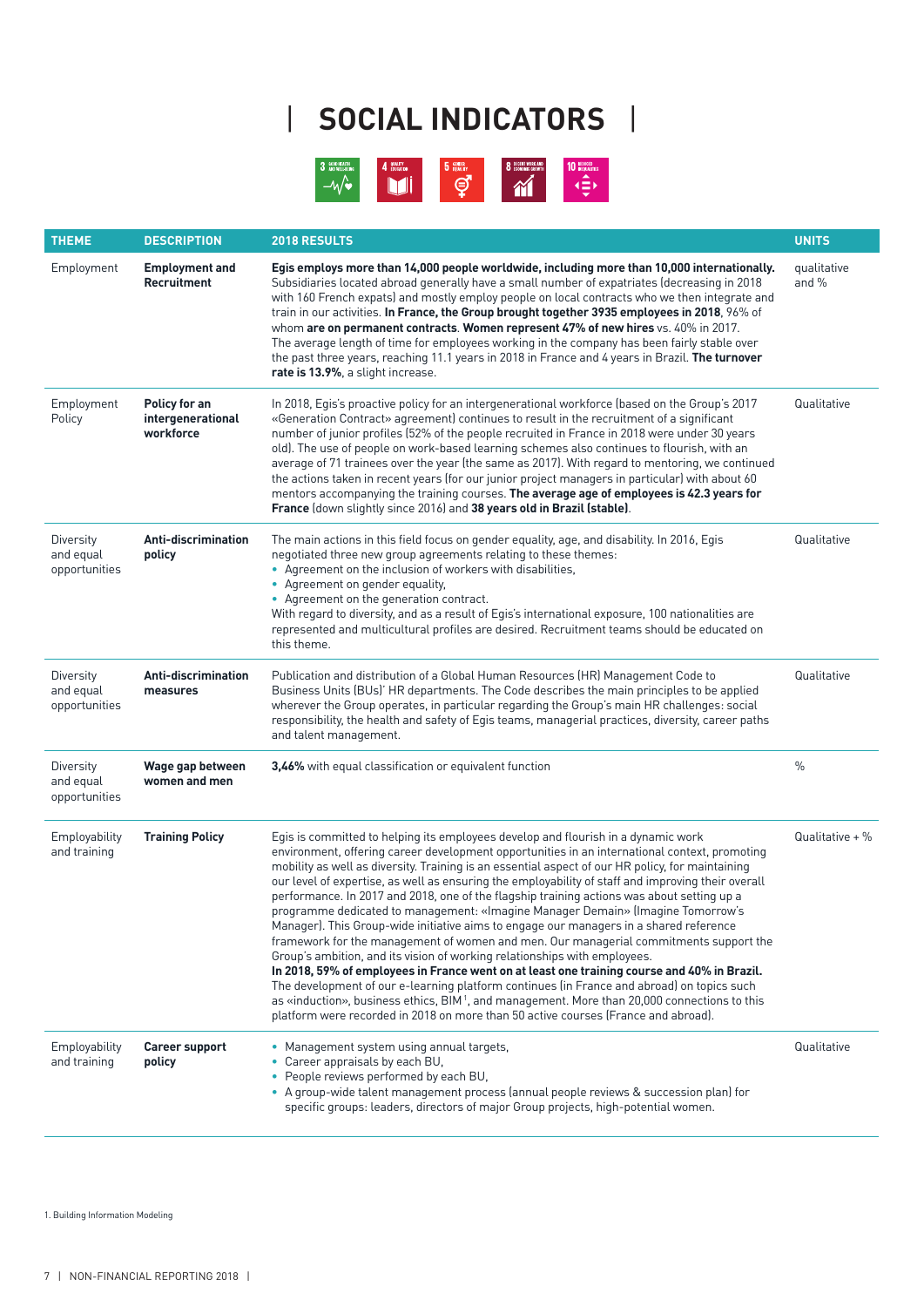# | **SOCIAL INDICATORS** |

| <b>THEME</b>                   | <b>DESCRIPTION</b>                              | <b>2018 RESULTS</b>                                                                                                                                                                                                                                                                                                                                                                                                                                                                                                                                                                                                                                                                                                                                                                                                                                                                                                                                                                                                                                                                                                                                                                                                        | <b>UNITS</b>      |
|--------------------------------|-------------------------------------------------|----------------------------------------------------------------------------------------------------------------------------------------------------------------------------------------------------------------------------------------------------------------------------------------------------------------------------------------------------------------------------------------------------------------------------------------------------------------------------------------------------------------------------------------------------------------------------------------------------------------------------------------------------------------------------------------------------------------------------------------------------------------------------------------------------------------------------------------------------------------------------------------------------------------------------------------------------------------------------------------------------------------------------------------------------------------------------------------------------------------------------------------------------------------------------------------------------------------------------|-------------------|
| Development<br>of career paths | Geographical and<br>professional mobility       | Professional and geographical mobility is also a key element for the development of career<br>paths and the loyalty of our employees. In 2018, 5.6% of the workforce were geographically<br>transferred within the scope of our French subsidiaries. 1.9% of employees also completed an<br>inter-subsidiary transfer. In Brazil, just under 1% of employees transferred to another of the<br>Group's geographical sites.                                                                                                                                                                                                                                                                                                                                                                                                                                                                                                                                                                                                                                                                                                                                                                                                  | Qualitative $+$ % |
| Working<br>conditions          | Policy for work/life<br>balance                 | Changes compared to 2017<br>• Telecommuting: the number of people (french perimeter) regularly teleworking increased,<br>with 6.5% (258 people) in 2018 vs. 5% in 2017 (192 people). The numbers of men and women<br>among employees regularly teleworking remains stable: 54% of teleworkers are women and<br>46% are men, representing 10% of female employees (8% in 2017) and 5% of male employees<br>(3% in 2017). Part-time employees represent 8.3% of the workforce in France.<br>. Quality of life at work/the right to disconnect: signing of a Group agreement in November<br>2018 (french perimeter). In line with its values, the Egis Group has already been engaged<br>for many years now in actions to improve the quality of life at work, employees' work-<br>life balance, equal opportunities and career paths, through several arrangements and<br>agreements. The new Group agreement reinforces these commitments by organising six<br>actions each year to raise awareness about quality of life at work and the right to disconnect,<br>including one for the benefit of managers, as well as organising several half-days without<br>email for employees who want to spend time working offline. | Qualitative       |
| Working<br>conditions          | <b>Occupational health</b><br>and safety policy | Employee safety is another major issue in the context of long-distance travel, especially abroad.<br>Safety and geopolitics is permanently monitored via a Safetrip tool.<br>For several years now, Egis has been rolling out its Safety Attitude initiative, which not only<br>applies to our employees working in offices but also to those who travel as part of their work.<br>Egis is OHSAS 18001 certified, for a scope that has already doubled in terms of percentage of<br>activity between 2014 and 2017.<br>In 2018, 53% of our business activities were certified (global scope). The accident rate<br>resulting in a work stoppage was 29% in France (a slight increase compared to 2017: 26%).                                                                                                                                                                                                                                                                                                                                                                                                                                                                                                               | Qualitative       |
| Working<br>conditions          | <b>Occupational health</b><br>and safety policy | • Following the definition of a delegation system and its deployment in 2017, overall<br>clarification of roles and responsibilities in the field of health and safety (premises, project<br>management and hierarchical, collective responsibility) was established and shared in 2018,<br>• A safety policy was set up for travelling abroad as well as a tool for tracking the routes used<br>during trips and notifying travellers in the event of any problems, managed via a «Safetrip»<br>tool,<br>• Safety and geopolitics is constantly being monitored.                                                                                                                                                                                                                                                                                                                                                                                                                                                                                                                                                                                                                                                          | Qualitative       |
| Employee<br>satisfaction       | <b>Employee</b><br>satisfaction                 | The results of the social barometer conducted with the CDC group show that the Group's<br>employees are satisfied.<br>50% of employees surveyed (worldwide) answered the questionnaire. The scores are<br>consistently and significantly more favourable than in 2015.<br>Specifically, we can observe:<br>• A clear sense of pride to be working for Egis: 88%(+14pts) - N.B. 78% of employees would<br>recommend working at Egis to relatives,<br>• A high level of job satisfaction: 73%(+8 pts).<br>• A high level of trust and a clear improvement in attitudes towards the management team<br>74% (+19 pts) as well as the employee representative bodies 73% (18pts),<br>• An overall level of career satisfaction in line with the national standard (76%) and seeing<br>significant improvement (+9pts),<br>• 61% are on board with the Group's strategic choices (+23 pts) and 69% are confident in its<br>ability to adapt and perform (+18 pts), although only 53% have a clear vision of the strategic<br>objectives.                                                                                                                                                                                         | Qualitative       |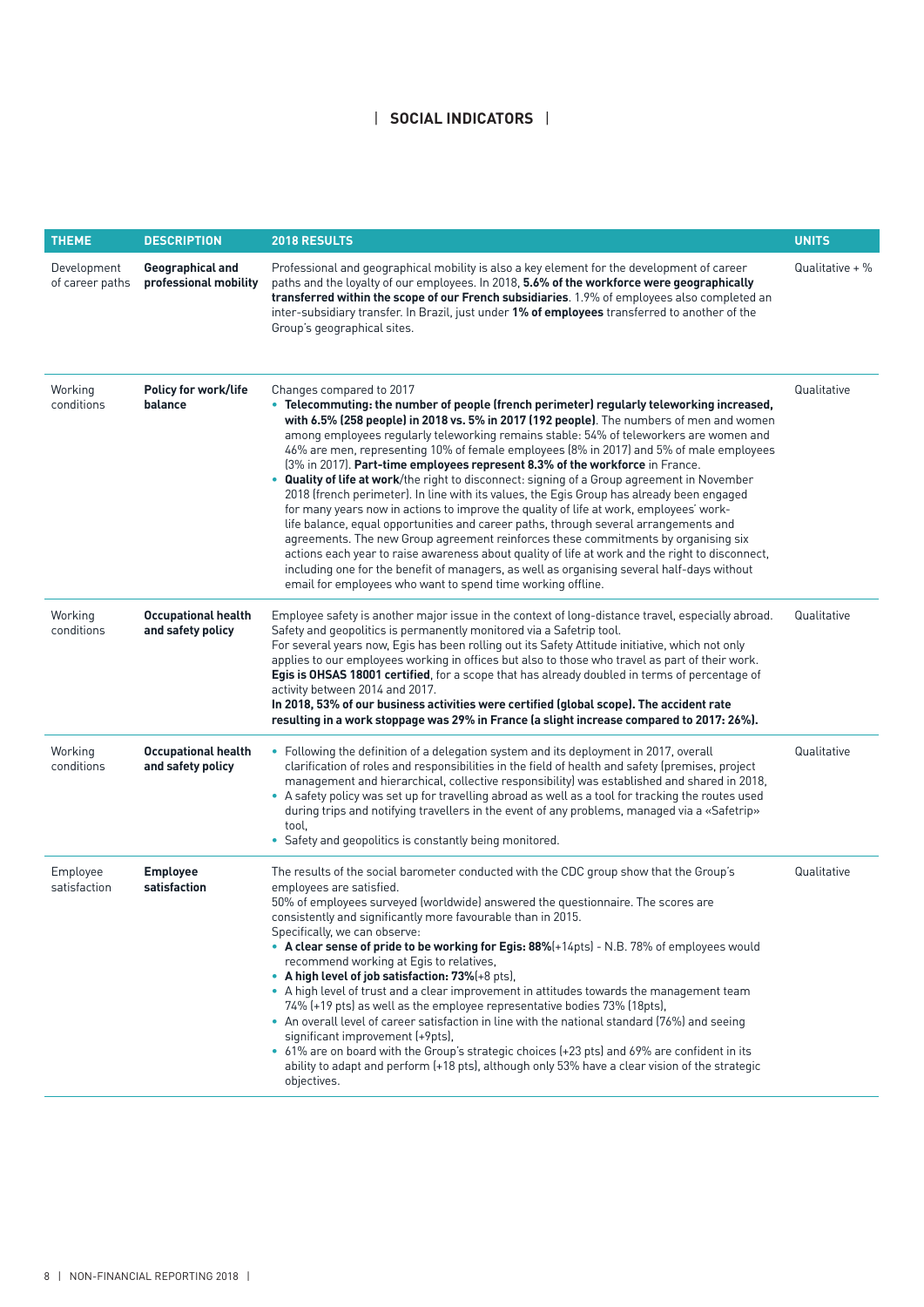# | **SOCIETAL INDICATORS** |



| <b>THEME</b>                             | <b>DESCRIPTION</b>                                                                                                                                                              | 2018 RESULTS                                                                                                                                                                                                                                                                                                                                                                                                                                                                                                                                                                                                                                                                                                                                                                                                                                                                                                                                                                                                                                                                                                                                                                                                                                                                                                                                                                                                                                                                                                                                                                                                                                                                                                                                                                                                                                                                                                                                                                                                                                                                                                                                                                                                                                                                                                                                                                                                                                                                                                                                                                                                                                                                                                                                                                                                                                                                                                           | <b>UNITS</b> |
|------------------------------------------|---------------------------------------------------------------------------------------------------------------------------------------------------------------------------------|------------------------------------------------------------------------------------------------------------------------------------------------------------------------------------------------------------------------------------------------------------------------------------------------------------------------------------------------------------------------------------------------------------------------------------------------------------------------------------------------------------------------------------------------------------------------------------------------------------------------------------------------------------------------------------------------------------------------------------------------------------------------------------------------------------------------------------------------------------------------------------------------------------------------------------------------------------------------------------------------------------------------------------------------------------------------------------------------------------------------------------------------------------------------------------------------------------------------------------------------------------------------------------------------------------------------------------------------------------------------------------------------------------------------------------------------------------------------------------------------------------------------------------------------------------------------------------------------------------------------------------------------------------------------------------------------------------------------------------------------------------------------------------------------------------------------------------------------------------------------------------------------------------------------------------------------------------------------------------------------------------------------------------------------------------------------------------------------------------------------------------------------------------------------------------------------------------------------------------------------------------------------------------------------------------------------------------------------------------------------------------------------------------------------------------------------------------------------------------------------------------------------------------------------------------------------------------------------------------------------------------------------------------------------------------------------------------------------------------------------------------------------------------------------------------------------------------------------------------------------------------------------------------------------|--------------|
| Patronage<br>and employee<br>involvement | <b>Amount of total</b><br>annual grants for<br>sponsorship                                                                                                                      | 145,000                                                                                                                                                                                                                                                                                                                                                                                                                                                                                                                                                                                                                                                                                                                                                                                                                                                                                                                                                                                                                                                                                                                                                                                                                                                                                                                                                                                                                                                                                                                                                                                                                                                                                                                                                                                                                                                                                                                                                                                                                                                                                                                                                                                                                                                                                                                                                                                                                                                                                                                                                                                                                                                                                                                                                                                                                                                                                                                |              |
| Solidarity                               | Charitable/<br>responsible actions                                                                                                                                              | Every day, a variety of initiatives means we can contribute to community work and launch<br>eco-friendly initiatives.<br><b>Examples of 2018 actions</b><br>Health:<br>• Blood donation on many sites in France and abroad,<br>• France: As part of the charter signed by Egis to improve support for employees affected<br>by cancer, and to promote employee health, Egis's Lyon teams were invited to participate<br>in the «A vos baskets» (Trainers at the ready!) challenge. At the end of the challenge, all<br>kilometres travelled were converted into a donation to the Léon Bérard Centre (a cancer<br>center in Lyon expert in care). Egis took part in the charity event Odysséa 2018, alongside<br>the Alter Egales Think Tank (the Caisse des Dépôts Group's network of women executives).<br>For the 5th year in a row, more than 700 Caisse des Dépôts employees came together<br>to run or walk against breast cancer, just like in Toulouse, where Egis took part in the<br>Amaz'Eaunes race and the women's 10km was brilliantly won by one of our employees.<br>Egis also got involved in the Telethon with Caisse Des Dépôts,<br>Brazil: campaign to raise awareness of prostate cancer and breast cancer.<br>Skills sponsorship (France) with:<br>• MSF (Médecins Sans Frontières - Doctors Without Borders NGO) started in 2017, this<br>sponsorship will end in mid-2019 (project to restructure an old building to make it the new<br>headquarters,<br>• SAMU Social emergency services NGO (work on building rehabilitation for the SAMU<br>Social started on 12 September 2017 - with handover scheduled for September 2018),<br>• France: Alongside the Restos du Coeur (french NGO which collect food), employees took<br>part in the launch of the 34 <sup>th</sup> Restos charity campaign in one of the operating subsidiaries<br>(Routalis).<br>For the poor:<br>• Qatar: organisation of a clothing and materials collection for the foundation «Un<br>Parapluie» (An Umbrella), an NGO in Nepal that works with the Red Cross and Unicef,<br>• France: Egis funded an international scholarship for Audric Baron, engineer at the ENAC1<br>(ENAC is the leading aeronautics and aviation university in Europe). Egis supports ENAC<br>students with high potential by awarding a scholarship, every year for the last 3 years,<br>based on social criteria and merit, to one lucky winner enrolled for a placement to study<br>abroad in the aeronautical field and in particular at the University of Cranfield,<br>• France Oxfam: an Egis team pledged to walk 100 km in 30 hours during the Oxfam<br>Trailwalker event to raise money to help fight poverty and inequality in the world.<br>• A day of solidarity in Montreuil for the Secours Populaire (NGO which helps victims of<br>insecurity, poverty, natural disasters and conflict),<br>• Brazil: clothing collection | Qualitative  |
| Respect for<br>human rights              | <b>Policies and</b><br>measures to<br>improve human<br>rights policies<br>and measures<br>implemented to<br>incorporate these<br>issues into the<br>organisation's<br>policies. | The «Egis HR Management Code», published in late 2017, defines the main principles of<br>the Egis Group's Human Resources policy, which is then applied in our different countries,<br>according to local regulations and constraints. The code describes the main principles that<br>must be applied everywhere the Group operates, and in particular for the Group's major HR<br>issues (social responsibility, health & safety of Egis teams, managerial practices, diversity,<br>career paths and talent management).                                                                                                                                                                                                                                                                                                                                                                                                                                                                                                                                                                                                                                                                                                                                                                                                                                                                                                                                                                                                                                                                                                                                                                                                                                                                                                                                                                                                                                                                                                                                                                                                                                                                                                                                                                                                                                                                                                                                                                                                                                                                                                                                                                                                                                                                                                                                                                                              | Qualitative  |

1. École Nationale de l'Aviation Civile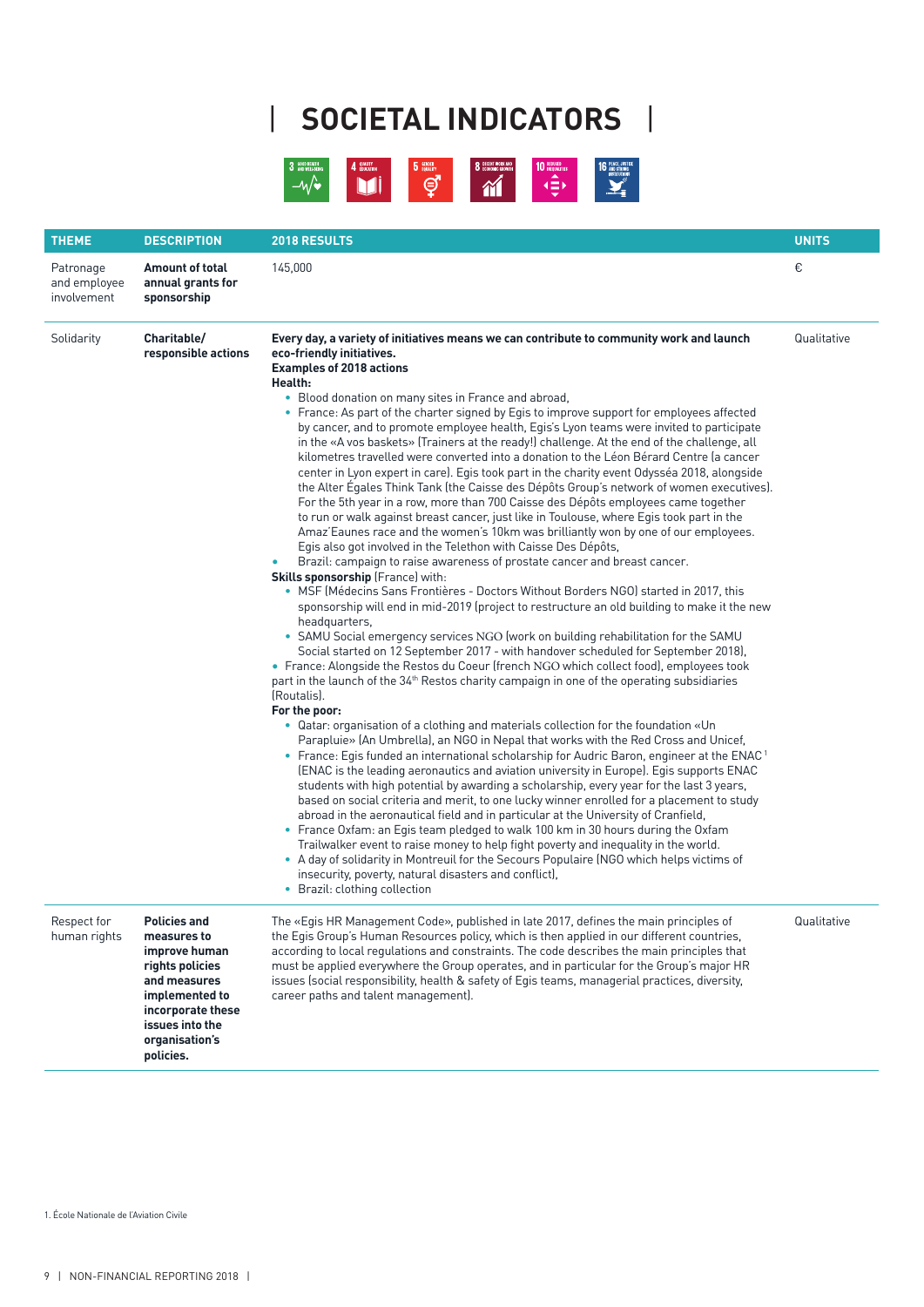

| <b>THEME</b>                                                                 | <b>INTERNAL OR</b><br><b>BUSINESS LINE</b><br><b>OPERATIONS</b> | <b>DESCRIPTION</b>                                                              | 2018 RESULTS                                                                                                                                                                                                                                                                                                                                                                                                                                                                                                                                                                                                                                      | <b>UNITS</b>                      |
|------------------------------------------------------------------------------|-----------------------------------------------------------------|---------------------------------------------------------------------------------|---------------------------------------------------------------------------------------------------------------------------------------------------------------------------------------------------------------------------------------------------------------------------------------------------------------------------------------------------------------------------------------------------------------------------------------------------------------------------------------------------------------------------------------------------------------------------------------------------------------------------------------------------|-----------------------------------|
| $EET2$ - Energy<br>- network<br>cooling                                      | Internal operations                                             | <b>Energy</b><br>consumption<br>for internal<br>operations                      | 965,191                                                                                                                                                                                                                                                                                                                                                                                                                                                                                                                                                                                                                                           | Kwh fe<br>Ife for final<br>energy |
| EET - Energy -<br>Electricity                                                | Internal operations                                             | <b>Energy</b><br>consumption<br>for internal<br>operations                      | 8,286,394                                                                                                                                                                                                                                                                                                                                                                                                                                                                                                                                                                                                                                         | Kwh fe                            |
| EET - Energy -<br>Natural gas                                                | Internal operations                                             | <b>Energy</b><br>consumption<br>for internal<br>operations                      | 1,297,953                                                                                                                                                                                                                                                                                                                                                                                                                                                                                                                                                                                                                                         | Kwh fe                            |
| EET - Energy -<br>heat network                                               | Internal operations                                             | <b>Energy</b><br>consumption<br>for internal<br>operations                      | 245,177                                                                                                                                                                                                                                                                                                                                                                                                                                                                                                                                                                                                                                           | Kwh fe                            |
| EET - Energy<br>- Total<br>consumption<br>for all 15 of our<br>largest sites | Internal operations                                             | <b>Energy</b><br>consumption<br>for internal<br>operations                      | 10,794,715                                                                                                                                                                                                                                                                                                                                                                                                                                                                                                                                                                                                                                        | Kwh fe                            |
| EET - Energy                                                                 | Internal operations                                             | Average energy<br>consumption<br>per m <sup>2</sup>                             | 134<br>N.B. Overall, across the 15 French sites monitored, consumption remained<br>stable between 2017 and 2018.                                                                                                                                                                                                                                                                                                                                                                                                                                                                                                                                  | Kwh fe/m <sup>2</sup>             |
| EET - Energy                                                                 | Internal operations                                             | <b>Projects to</b><br>improve energy<br>efficiency<br>in internal<br>operations | In 2015, we set up a trial energy management system with weekly monitoring,<br>first on our Montreuil building (already HQE <sup>1</sup> certified) and then at Start, our<br>head office in Yvelines (France), where consumption is decreasing regularly,<br>thanks to the work of General Resources that optimise the operation of the<br>building. Employees are made aware of energy savings through our eco-<br>conduct campaigns, usually during Sustainable Development Week, and have<br>access to the «empreinte à la trace» (Tracing our Footprint) website, which<br>allows users to visualise the progress made on our biggest sites. | Qualitative                       |
| EET - Direct or<br>indirect GHG <sup>3</sup><br>emissions                    | Internal operations                                             | <b>GHG</b> emissions<br>$(s$ copes $1-2-3$                                      | 10031<br>Emissions related to business travel, waste and supplies related to scopes 1/2                                                                                                                                                                                                                                                                                                                                                                                                                                                                                                                                                           | TeqCO <sub>2</sub>                |
| EET - Direct or<br>indirect GHG<br>emissions                                 | Internal operations                                             | <b>GHG emissions</b><br>$(s$ copes 1-2-3 $)$                                    | 240<br>Direct emissions Scope 1                                                                                                                                                                                                                                                                                                                                                                                                                                                                                                                                                                                                                   | TeqCO <sub>2</sub>                |
| EET - Direct or<br>indirect GHG<br>emissions                                 | Internal operations                                             | <b>GHG emissions</b><br>$(s$ copes 1-2-3 $)$                                    | 1730<br>Indirect emissions scope 2                                                                                                                                                                                                                                                                                                                                                                                                                                                                                                                                                                                                                | TeqCO <sub>2</sub>                |

N.B. scope 1 = direct greenhouse gas (GHG) emissions; scope 2 = indirect emissions related to energy consumption; scope 3 = other indirect<br>emissions 1. Environmental and Energy Transition — 2. High Environmental Quality, a Gas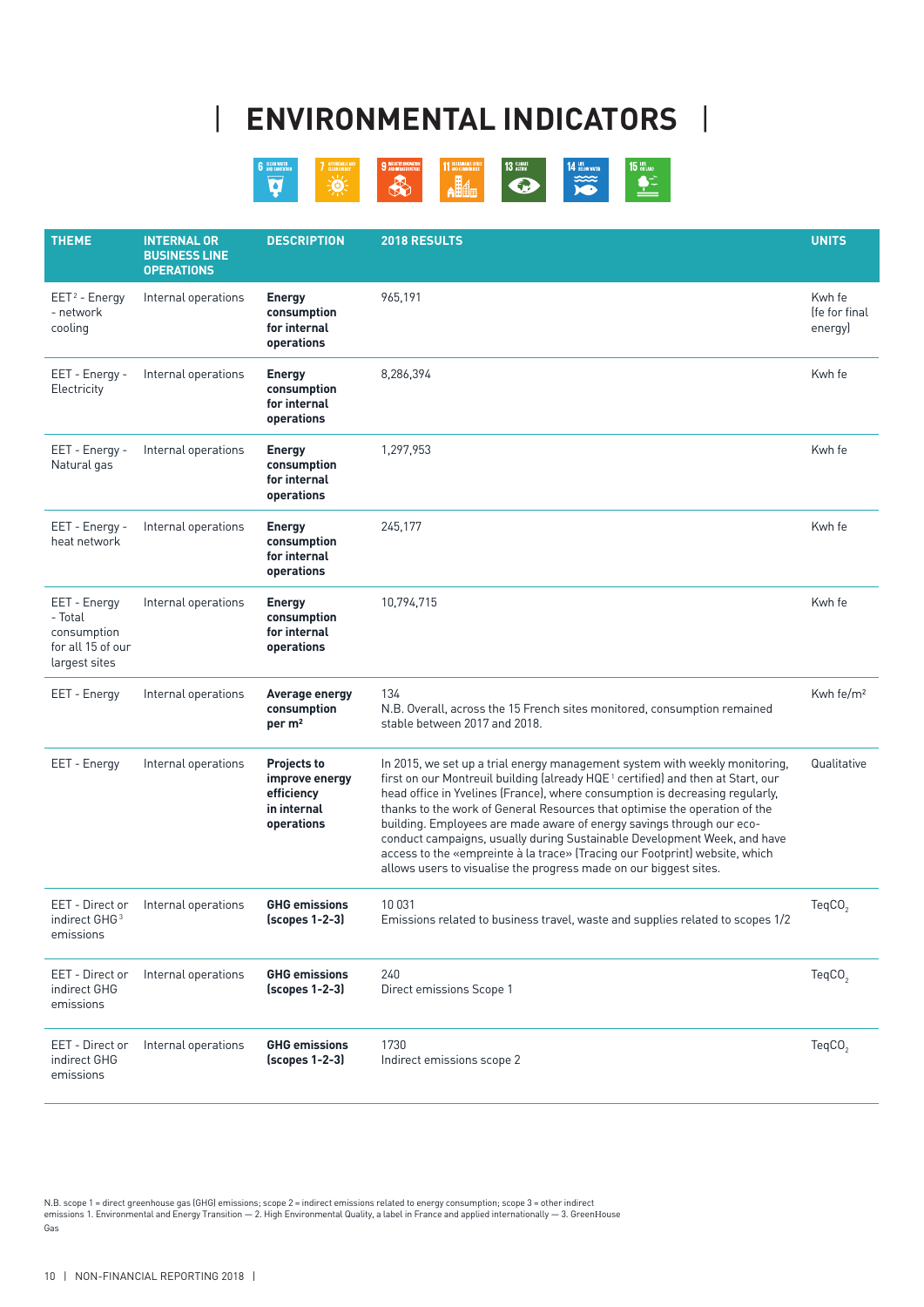| <b>THEME</b>                                 | <b>INTERNAL OR</b><br><b>BUSINESS LINE</b><br><b>OPERATIONS</b> | <b>DESCRIPTION</b>                                                                                     | <b>2018 RESULTS</b>                                                                                                                                                                                                                                                                                                                                                                                                                                                                                                                                                                                                                                                                                                                                                                                                                                                                                                                                                                                                                                                                                                                                                                                                                                                                                                                                                                                                                                                                                                                                                                                                                                                                                                                                                                                                                                                                                                                                                                                                                                                                                                                                                                                                                                                                                                                                                                                                                                                                                                                                   | <b>UNITS</b>       |
|----------------------------------------------|-----------------------------------------------------------------|--------------------------------------------------------------------------------------------------------|-------------------------------------------------------------------------------------------------------------------------------------------------------------------------------------------------------------------------------------------------------------------------------------------------------------------------------------------------------------------------------------------------------------------------------------------------------------------------------------------------------------------------------------------------------------------------------------------------------------------------------------------------------------------------------------------------------------------------------------------------------------------------------------------------------------------------------------------------------------------------------------------------------------------------------------------------------------------------------------------------------------------------------------------------------------------------------------------------------------------------------------------------------------------------------------------------------------------------------------------------------------------------------------------------------------------------------------------------------------------------------------------------------------------------------------------------------------------------------------------------------------------------------------------------------------------------------------------------------------------------------------------------------------------------------------------------------------------------------------------------------------------------------------------------------------------------------------------------------------------------------------------------------------------------------------------------------------------------------------------------------------------------------------------------------------------------------------------------------------------------------------------------------------------------------------------------------------------------------------------------------------------------------------------------------------------------------------------------------------------------------------------------------------------------------------------------------------------------------------------------------------------------------------------------------|--------------------|
| EET - Direct or<br>indirect GHG<br>emissions | Internal operations                                             | <b>Total GHG</b><br>emissions                                                                          | 12,000<br>Our total Greenhouse Gas (GHG) emissions                                                                                                                                                                                                                                                                                                                                                                                                                                                                                                                                                                                                                                                                                                                                                                                                                                                                                                                                                                                                                                                                                                                                                                                                                                                                                                                                                                                                                                                                                                                                                                                                                                                                                                                                                                                                                                                                                                                                                                                                                                                                                                                                                                                                                                                                                                                                                                                                                                                                                                    | TeqCO <sub>2</sub> |
| EET - Direct or<br>indirect GHG<br>emissions | Mixed                                                           | <b>Areas generating</b><br>significant GHG<br>emissions as<br>a result of the<br>company's<br>activity | Business travel is the largest item in terms of our GHG emissions (77%).<br>Thanks to our travel policy, the emissions inherent to this item have further<br>decreased this year, as well as their proportion in the overall share of<br>emissions. Videoconferencing tools and our travel policy have had positive<br>effects on limiting the use of aircraft in particular (French perimeter).                                                                                                                                                                                                                                                                                                                                                                                                                                                                                                                                                                                                                                                                                                                                                                                                                                                                                                                                                                                                                                                                                                                                                                                                                                                                                                                                                                                                                                                                                                                                                                                                                                                                                                                                                                                                                                                                                                                                                                                                                                                                                                                                                      | Qualitative        |
| EET - Direct or<br>indirect GHG<br>emissions | Internal operations                                             | <b>Total GHG</b><br>emissions<br>generated by<br>business trips                                        | 9,295                                                                                                                                                                                                                                                                                                                                                                                                                                                                                                                                                                                                                                                                                                                                                                                                                                                                                                                                                                                                                                                                                                                                                                                                                                                                                                                                                                                                                                                                                                                                                                                                                                                                                                                                                                                                                                                                                                                                                                                                                                                                                                                                                                                                                                                                                                                                                                                                                                                                                                                                                 | TeqCO <sub>2</sub> |
| EET - Direct or<br>indirect GHG<br>emission  | Internal operations                                             | <b>Measures to</b><br>reduce the<br><b>GHG emissions</b><br>generated by<br>business trips             | The «Travel» and «Vehicle» policies revised in 2014 and 2015 to improve the<br>energy efficiency of our vehicle fleet are still in progress. Particular attention<br>should be paid to the preference for long-distance modes of transport that<br>emit the least $CO2$ . At the same time, we have continued the actions and events<br>related to our Inter-Company Travel Plans and the massive use of the new<br>integrated communication system (LYNC/Skype Entreprises), whose business<br>model results in a 10% reduction in the need for business travel.                                                                                                                                                                                                                                                                                                                                                                                                                                                                                                                                                                                                                                                                                                                                                                                                                                                                                                                                                                                                                                                                                                                                                                                                                                                                                                                                                                                                                                                                                                                                                                                                                                                                                                                                                                                                                                                                                                                                                                                     | Qualitative        |
| EET-<br>Combating<br>climate<br>change       | <b>Business lines</b>                                           | <b>Products and</b><br>services for<br>supporting<br>regions in the<br>face of<br>climate change       | Egis is a leading international player in the fight against climate change,<br>thanks to its work on operations of an overall amount equivalent to $\epsilon$ 10 billion<br>in investment in works. Through our work on consulting, engineering and<br>operations, we can have an influence on our clients' projects and emissions<br>and take action on the three key drivers that are the mitigation, adaptation and<br>sequestration of greenhouse gas emissions. For several years now, Egis has<br>been providing products and services that are helping to build a decarbonised<br>world and increase the planet's resilience. In 2018, we launched an initiative<br>entitled «1.5°C Pathways», to gradually strengthen our low carbon solutions<br>across all our assignments and areas of operation. We continue to promote our<br>solutions based on three main priorities for action. Some of the most notable<br>examples:<br><b>Mitigation solutions or projects:</b><br>• Cycle-Up (solution for the reuse of building materials, given that materials<br>concern 56% of a building's carbon footprint),<br>• Variways <sup>®</sup> (eco-comparison tool for road variants, which displays the GHG<br>emissions for each variant),<br>• Vetiver to stabilise soil (six times less $CO2$ emitted, six times cheaper than a<br>conventional method), and all our eco-design projects.<br>• The «Tram Autrement» project, adjusted to the size of different cities<br>(reduction of emissions per passenger transported),<br>• Heating and cooling networks (e.g. at Saclay (French town), which is aiming<br>for a carbon footprint three times lower than conventional gas heating),<br>• Positive tolls (in Rotterdam (Netherlands) the traffic has been reduced by<br>8% during peak hours and represents 4,100 avoided trips and 27% less time<br>wasted in traffic jams),<br>• not forgetting our strategic studies to support the regions (e.g. Paris Low<br>Carbon strategic study),<br>• Renewable Energy (e.g. Wind-it which forecasts an annual gain of 70 teq $CO2$<br>saved).<br><b>Examples of adaptation:</b> with regard to flood prevention, our expertise in<br>identifying the climatic vulnerabilities of a region, a city, a section of road, a<br>structure (e.g. in Algiers), our systems for forecasting, monitoring and warning<br>against flash floods; our ROSAU approach dedicated to improving urban<br>resilience (the capacity of an urban system to recover its functions following a<br>natural disaster). | Qualitative        |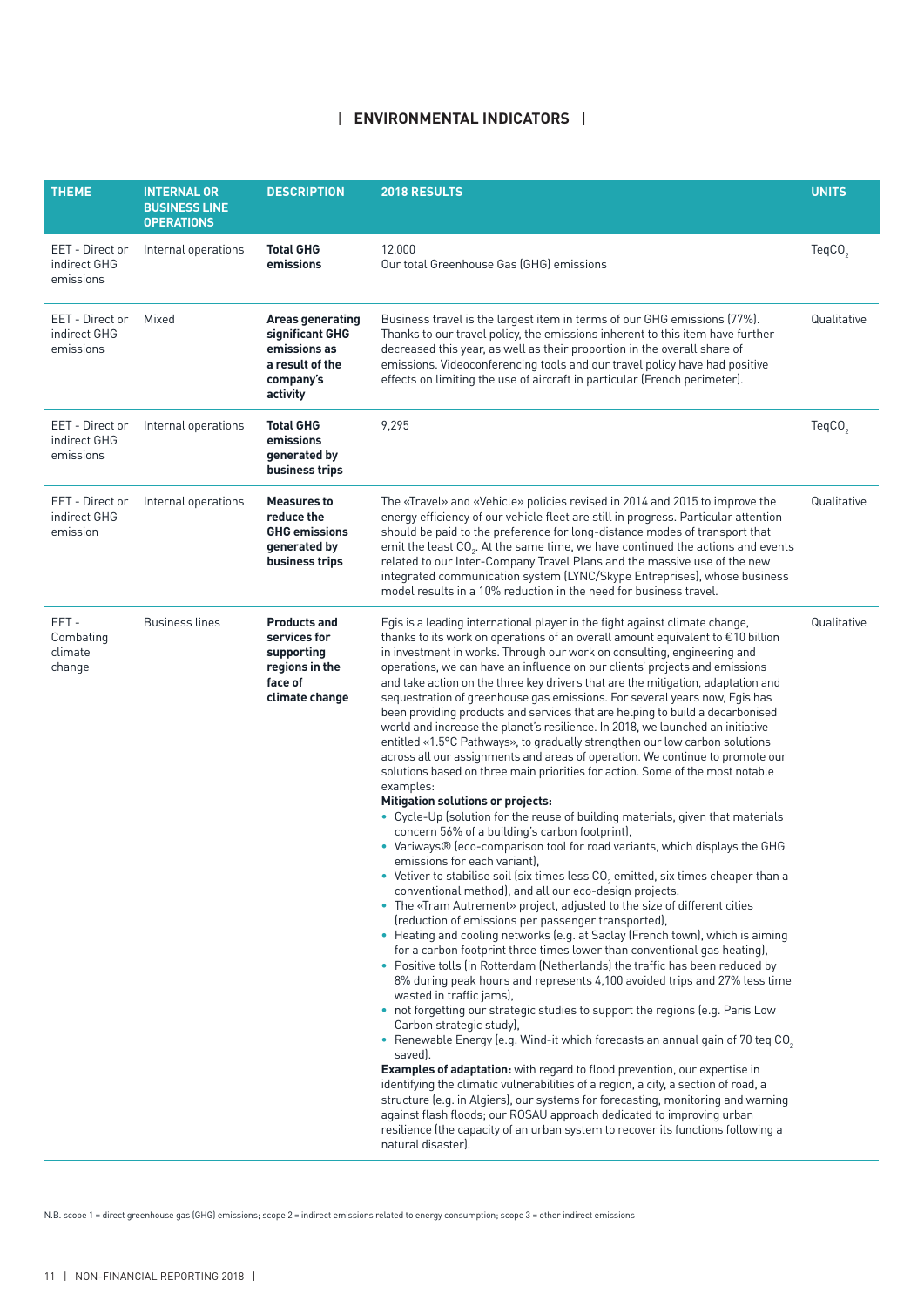| <b>THEME</b>                                                                                               | <b>INTERNAL OR</b><br><b>BUSINESS LINE</b><br><b>OPERATIONS</b> | <b>DESCRIPTION</b>                                                                                           | <b>2018 RESULTS</b>                                                                                                                                                                                                                                                                                                                                                                                                                                                                                                                                                                                                                                                                                                                                                                                                                                                                                                                                                                                                                                                                                                                                                                                                                                                                                                                                                                                                 | <b>UNITS</b> |
|------------------------------------------------------------------------------------------------------------|-----------------------------------------------------------------|--------------------------------------------------------------------------------------------------------------|---------------------------------------------------------------------------------------------------------------------------------------------------------------------------------------------------------------------------------------------------------------------------------------------------------------------------------------------------------------------------------------------------------------------------------------------------------------------------------------------------------------------------------------------------------------------------------------------------------------------------------------------------------------------------------------------------------------------------------------------------------------------------------------------------------------------------------------------------------------------------------------------------------------------------------------------------------------------------------------------------------------------------------------------------------------------------------------------------------------------------------------------------------------------------------------------------------------------------------------------------------------------------------------------------------------------------------------------------------------------------------------------------------------------|--------------|
| EET-<br>Combating<br>climate<br>change                                                                     | <b>Business lines</b>                                           | <b>Risks and</b><br>opportunities<br>related to<br>climate change                                            | One of the strategic priorities of the «Imagine» project, an Egis Group<br>Corporate Project, focuses on transition, including Ecological and Energy<br>Transition (EET). With regard to EET, Egis has positioned itself to take account<br>of climate change in spatial and urban planning, offering risk reduction<br>solutions as well as low carbon solutions, for example, and/or promoting the<br>development of biodiversity, and adaptation solutions. EET is an important<br>way to make our solutions stand out in our core business activities (transport,<br>building, urban, etc.). What's more, EET can be a growth driver for our Energy<br>solutions (energy in cities, energy in regions). The growing demand from<br>investors, insurers and clients in terms of climate commitment is a growth<br>driver for Egis. In 2018, we highlighted our efforts in the fight against climate<br>change with solutions marked «1.5°C Pathways».<br>Our Ideathon, a competition of ideas, focused on the theme of low carbon<br>engineering and operation.<br>We also won some notable regional consultancy contracts:<br>with the Nouvelle-Aquitaine Region, for the development of the «Climate,<br>Air and Energy» component of its Regional Development, Sustainable<br>Development and Regional Equality Plan, and with French city Aix-en-Provence<br>for the development of its Urban Mobility Plan. | Qualitative  |
| Prevention of<br>disturbance<br>and waste<br>Pollution in the<br>air, water and<br>soil (excluding<br>GHG) | <b>Business lines</b>                                           | <b>Issues and</b><br>impacts related<br>to pollution<br>of water and<br>soil during<br>construction          | Our building and infrastructure designs must incorporate the issue of water<br>resources in order to limit the quantity and quality of waste. This is what we<br>do in our projects that are often subject to administrative authorisations,<br>where the thresholds for discharges into water are meticulously analysed and<br>where regulations must be respected in terms of quality (larger infrastructure<br>projects, for example). During the construction phase, as part of our works<br>supervision assignments, the risk of spilling toxic products, contamination of<br>the water table and so on, poses a real challenge that can have a significant<br>impact on natural environments.                                                                                                                                                                                                                                                                                                                                                                                                                                                                                                                                                                                                                                                                                                                 | Qualitative  |
| Prevention of<br>disturbance<br>and waste<br>Pollution in the<br>air, water and<br>soil (excluding<br>GHG) | <b>Business lines</b>                                           | <b>Measurements</b><br>and results<br>related to<br>pollution of<br>water and<br>soil during<br>construction | A wide range of solutions has been developed for the projects we manage.<br>For example, reprocessing and on-site containment of polluted land. Pre-<br>construction studies help us identify environmental risks related to the context<br>(terrain, time of year, etc.) and suggest appropriate measures.<br>Publication of a guide to good practices in temporary sanitation (construction<br>site), created for the profession.<br>In addition, one of our speciality areas here at Egis is focused on the water<br>sector. As such, we design sanitation facilities to minimise pollution of the<br>natural environment. Our tools developed in-house allow us to calculate the<br>best solutions with regard to available techniques.                                                                                                                                                                                                                                                                                                                                                                                                                                                                                                                                                                                                                                                                         | Qualitative  |
| Prevention of<br>disturbance<br>and waste<br>Pollution in the<br>air, water and<br>soil (excluding<br>GHG) | <b>Business lines</b>                                           | <b>Issues and</b><br>impacts related<br>to pollution<br>of water and<br>soil during<br>construction          | On our airport and motorway operations, accidents can cause fluids and<br>hazardous materials to spill onto the ground and into the water. Chronic<br>pollution is also a source of contamination of water and soil.                                                                                                                                                                                                                                                                                                                                                                                                                                                                                                                                                                                                                                                                                                                                                                                                                                                                                                                                                                                                                                                                                                                                                                                                | Qualitative  |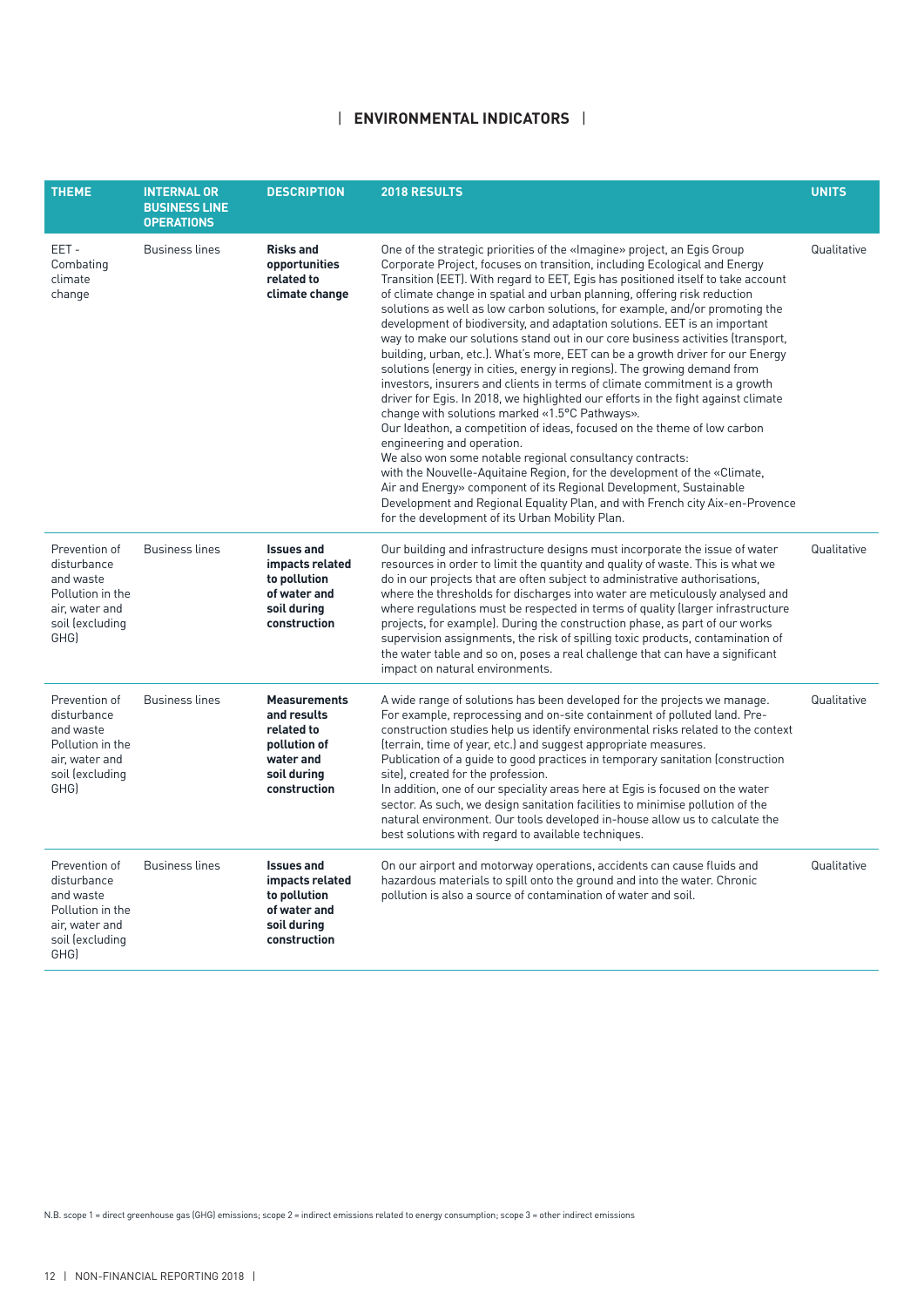| <b>THEME</b>                                                                                               | <b>INTERNAL OR</b><br><b>BUSINESS LINE</b><br><b>OPERATIONS</b> | <b>DESCRIPTION</b>                                                                                     | 2018 RESULTS                                                                                                                                                                                                                                                                                                                                                                                                                                                                                                                                                                                                                                                                                                                                                                                                                                                                            | <b>UNITS</b>       |
|------------------------------------------------------------------------------------------------------------|-----------------------------------------------------------------|--------------------------------------------------------------------------------------------------------|-----------------------------------------------------------------------------------------------------------------------------------------------------------------------------------------------------------------------------------------------------------------------------------------------------------------------------------------------------------------------------------------------------------------------------------------------------------------------------------------------------------------------------------------------------------------------------------------------------------------------------------------------------------------------------------------------------------------------------------------------------------------------------------------------------------------------------------------------------------------------------------------|--------------------|
| Prevention of<br>disturbance<br>and waste<br>Pollution in the<br>air, water and<br>soil (excluding<br>GHG) | <b>Business lines</b>                                           | <b>Measurements</b><br>and results<br>related to<br>pollution of<br>water and soil<br>during operation | Operating personnel receive safety training, and agreements are established<br>with emergency resources. The infrastructures themselves may include<br>equipment able to block or slow down pollution (pollution control basins). Egis<br>has also developed a «dry basin» concept for tropical countries, which address<br>both pollution and health aspects (by limiting mosquito breeding). All of these<br>resources comply with the necessary authorisations and local environmental<br>regulations where these exist. At our airports, we are implementing low-<br>carbon environmental management and certification systems, which enable us<br>to better manage and control our environmental impact                                                                                                                                                                            |                    |
| Water -<br>Consumption<br>and water<br>supply                                                              | Internal operations                                             | Total volume of<br>water consumed                                                                      | 19.393<br>Overall, our consumption has remained fairly stable for the past several years.                                                                                                                                                                                                                                                                                                                                                                                                                                                                                                                                                                                                                                                                                                                                                                                               | m <sup>3</sup>     |
| Water -<br>Consumption<br>and water<br>supply                                                              | Internal operations                                             | <b>Volume of water</b><br>consumed by<br>employee                                                      | 6.50                                                                                                                                                                                                                                                                                                                                                                                                                                                                                                                                                                                                                                                                                                                                                                                                                                                                                    | $m^3/$<br>employee |
| Raw materials<br>- Consumption<br>of raw materials<br>(excluding<br>paper)                                 | <b>Business lines</b>                                           | <b>Optimisation</b><br>of the use of<br>materials and<br>raw materials in<br>the construction<br>phase | The optimisation and reuse of materials is an integral part of engineering work<br>in the design phase, especially when we have been given an environmental<br>assignment as part of a project. More and more, we are incorporating eco-<br>design into our projects. Examples: on-site methods for the treatment of soil<br>with low mechanical characteristics (sustainable earth project) and treatment<br>of contaminated soils to avoid landfilling and the supply of new materials;<br>methods for dry compaction of road surfacing materials to limit water use in<br>areas of water stress; timber-building solutions on all types of projects (sports<br>centres, high-rise buildings, housing, etc.).<br>On the services side, in 2018 we started Cycle Up, a platform dedicated to<br>solutions for the reuse of building materials, created in collaboration with<br>Icade. |                    |
| Raw materials<br>- Paper<br>consumption                                                                    | Mixed                                                           | <b>Amount of paper</b><br>consumed                                                                     | 170                                                                                                                                                                                                                                                                                                                                                                                                                                                                                                                                                                                                                                                                                                                                                                                                                                                                                     | Tonne              |
| Raw materials<br>- Paper<br>consumption                                                                    | Mixed                                                           | Share of recycled<br>paper in total<br>consumption                                                     | 90                                                                                                                                                                                                                                                                                                                                                                                                                                                                                                                                                                                                                                                                                                                                                                                                                                                                                      | $\%$               |
| Waste -<br>Prevention,<br>recycling and<br>waste disposal                                                  | Internal operations                                             | <b>Total waste</b>                                                                                     | 387<br>Down slightly compared to previous years                                                                                                                                                                                                                                                                                                                                                                                                                                                                                                                                                                                                                                                                                                                                                                                                                                         | Tonne              |
| Waste -<br>Prevention,<br>recycling and<br>waste disposal                                                  | Internal operations                                             | Share of recycled<br>waste                                                                             | 16.41                                                                                                                                                                                                                                                                                                                                                                                                                                                                                                                                                                                                                                                                                                                                                                                                                                                                                   | $\frac{0}{0}$      |
| Waste -<br>Prevention,<br>recycling and<br>waste disposal                                                  | Internal operations                                             | <b>Share of</b><br>composted waste                                                                     | 19.26                                                                                                                                                                                                                                                                                                                                                                                                                                                                                                                                                                                                                                                                                                                                                                                                                                                                                   | $\%$               |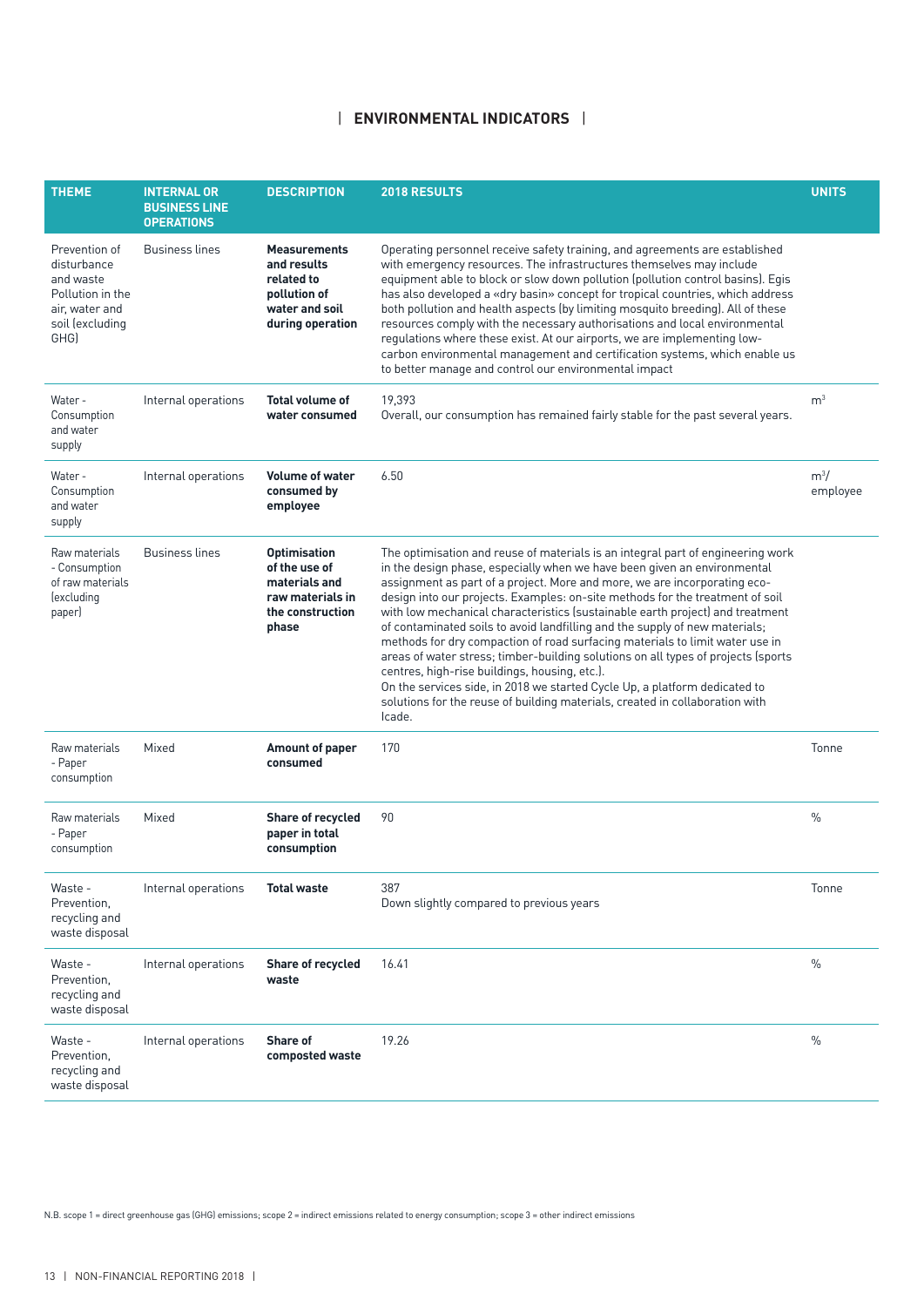| <b>THEME</b>                                              | <b>INTERNAL OR</b><br><b>BUSINESS LINE</b><br><b>OPERATIONS</b> | <b>DESCRIPTION</b>                                                                                                                | <b>2018 RESULTS</b>                                                                                                                                                                                                                                                                                                                                                                                                                                                                                                                                                                                                         | <b>UNITS</b>  |
|-----------------------------------------------------------|-----------------------------------------------------------------|-----------------------------------------------------------------------------------------------------------------------------------|-----------------------------------------------------------------------------------------------------------------------------------------------------------------------------------------------------------------------------------------------------------------------------------------------------------------------------------------------------------------------------------------------------------------------------------------------------------------------------------------------------------------------------------------------------------------------------------------------------------------------------|---------------|
| Waste -<br>Prevention,<br>recycling and<br>waste disposal | Internal operations                                             | Share of waste to<br>energy                                                                                                       | 31.29                                                                                                                                                                                                                                                                                                                                                                                                                                                                                                                                                                                                                       | $\frac{0}{0}$ |
| Waste -<br>Prevention,<br>recycling and<br>waste disposal | <b>Business lines</b>                                           | <b>Challenges and</b><br>measures for<br>the prevention/<br>recycling/<br>disposal of waste<br>generated during<br>site operation | The nature of our Group's business means it does not generate much waste.<br>Nevertheless, as an ISO14001-certified company, we carry out awareness-<br>raising campaigns for our employees. We have set up sorting and recycling<br>schemes on our sites and recycle materials such as those produced by I.T. (the<br>largest recycling item along with garden waste, also recovered by mulching<br>and composting). In addition, some of our motorway operations are ISO<br>14001-certified. As such, we provide sorting and recycling in accordance with<br>the country's regulations. Same for our low carbon airports. | Qualitative   |
| Waste -<br>Prevention,<br>recycling and<br>waste disposal | Internal operations,<br><b>Business lines</b>                   | <b>Policy related</b><br>to the circular<br>economy                                                                               | In our internal operations, we take care to recycle all our computer equipment<br>and small telecommunications equipment, as well as some of our daily waste.<br>In our products and services for our customers, we incorporate solutions<br>aimed at optimising resources. For example, in 2018, we launched a start-<br>up with the company Icade named «CYCLE UP «, to develop a collaborative<br>platform devoted to solutions for the reuse of building materials.                                                                                                                                                     | Qualitative   |